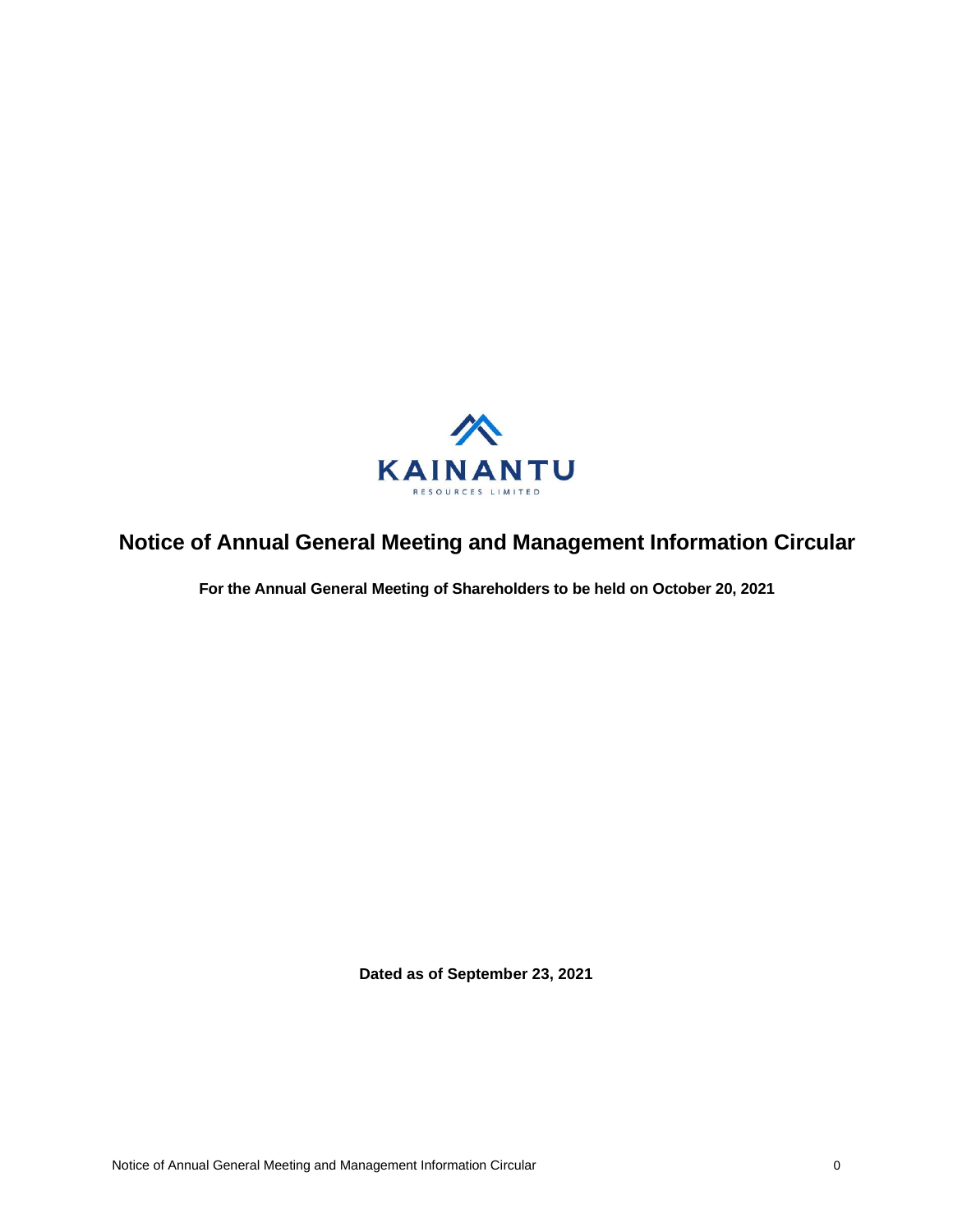# **Table of Contents**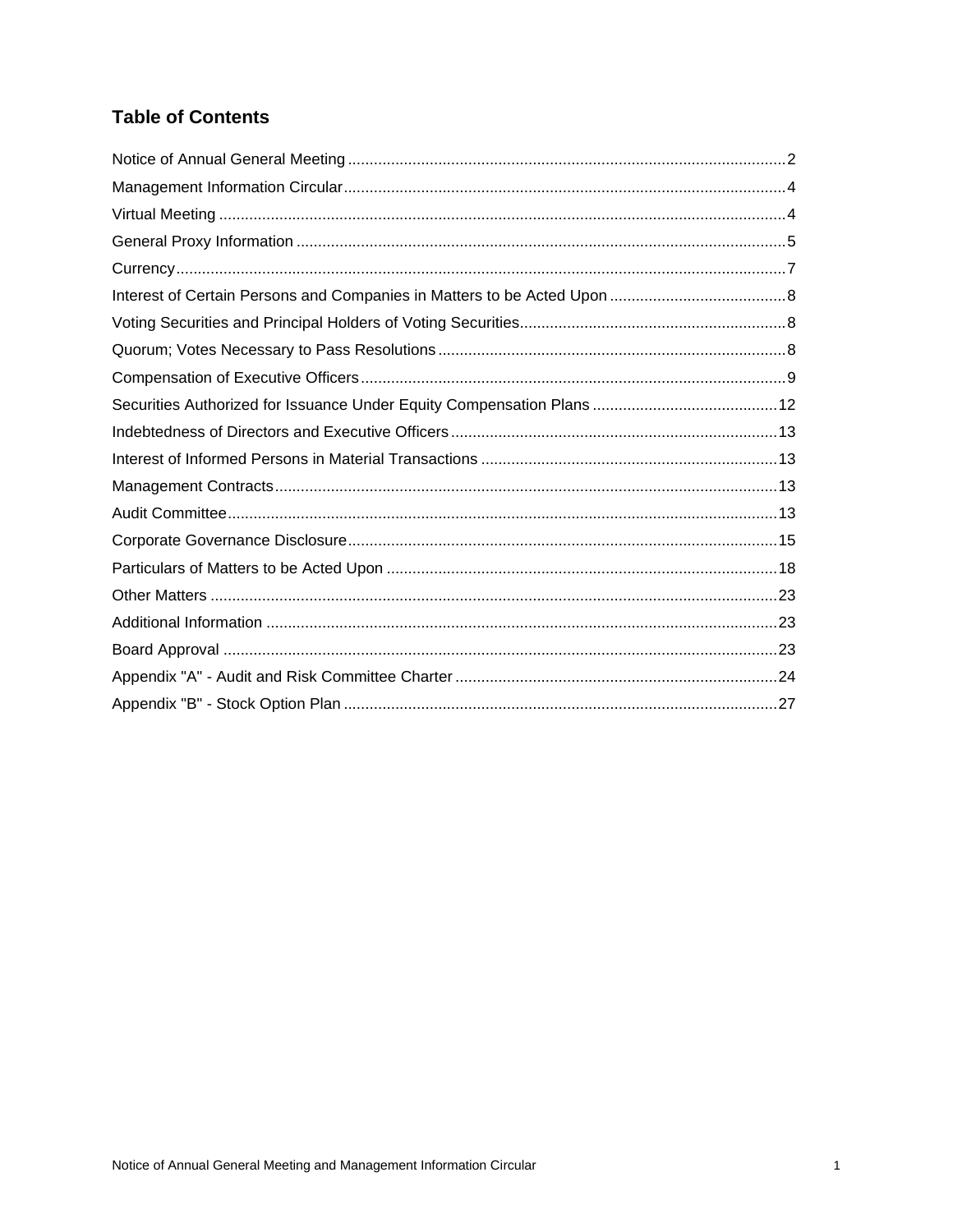

2900-550 Burrard Street Vancouver, BC, V6C 0A3

# **NOTICE OF ANNUAL GENERAL MEETING**

**Take notice** that the annual general meeting (the "**Meeting**") of the shareholders of Kainantu Resources Ltd. (the "**Company**") will be virtually held on October 20, 2021, at 4:00 p.m. (PST), for the following purposes:

- 1. To receive the consolidated financial statements of the Company for its fiscal year ended November 30, 2020, and the report of the auditors thereon.
- 2. To fix the number of directors for the ensuing year at four (4).
- 3. To elect directors to hold office until the next shareholders' meeting of the Company.
- 4. To appoint Davidson & Company LLP as the auditor of the Company to hold office until the next shareholders' meeting of the Company and to authorize the directors to fix the remuneration to be paid to the auditor.
- 5. To consider and, if deemed fit, approve an ordinary resolution to amend and confirm the Company's stock option plan, as required annually by the policies of the TSX Venture Exchange.
- 6. To consider any permitted amendment to or variation of any matter identified in this notice of the Meeting and to transact such other business as may properly come before the Meeting or any adjournment thereof.

A Management Information Circular ("**Information Circular**") accompanies and is deemed to form part of this notice of the Meeting. The Information Circular contains details of matters to be considered at the Meeting. Additional information is also available free of charge on SEDAR at [www.sedar.com.](http://www.sedar.com/)

**Considering the ongoing public health concerns related to the COVID-19 pandemic and in order to comply with the measures imposed by the federal and provincial governments, the Meeting will be virtually held. Registered shareholders or proxyholders representing registered shareholders participating in the Meeting virtually will be considered to be present in person at the Meeting for the purposes of determining quorum.**

The Company strongly recommends that shareholders vote by proxy or by a request for voting instructions in advance of the Meeting. Additional information on how to attend the Meeting virtually can be found below and in the accompanying Information Circular.

A shareholder who is unable to attend the Meeting virtually and who wishes to ensure that such shareholder's shares will be voted at the Meeting is requested to complete, date and sign the enclosed form of proxy (the "**Proxy**"), or another suitable form of proxy, and deliver it in accordance with the instructions set out in the Proxy and in the Information Circular. Forms of Proxy must be returned to Computershare Investor Services Inc. ("**Computershare**"), the Company's transfer agent, prior to 4:00 p.m. (PST) at least two days (excluding Saturdays, Sundays and holidays) before the Meeting or any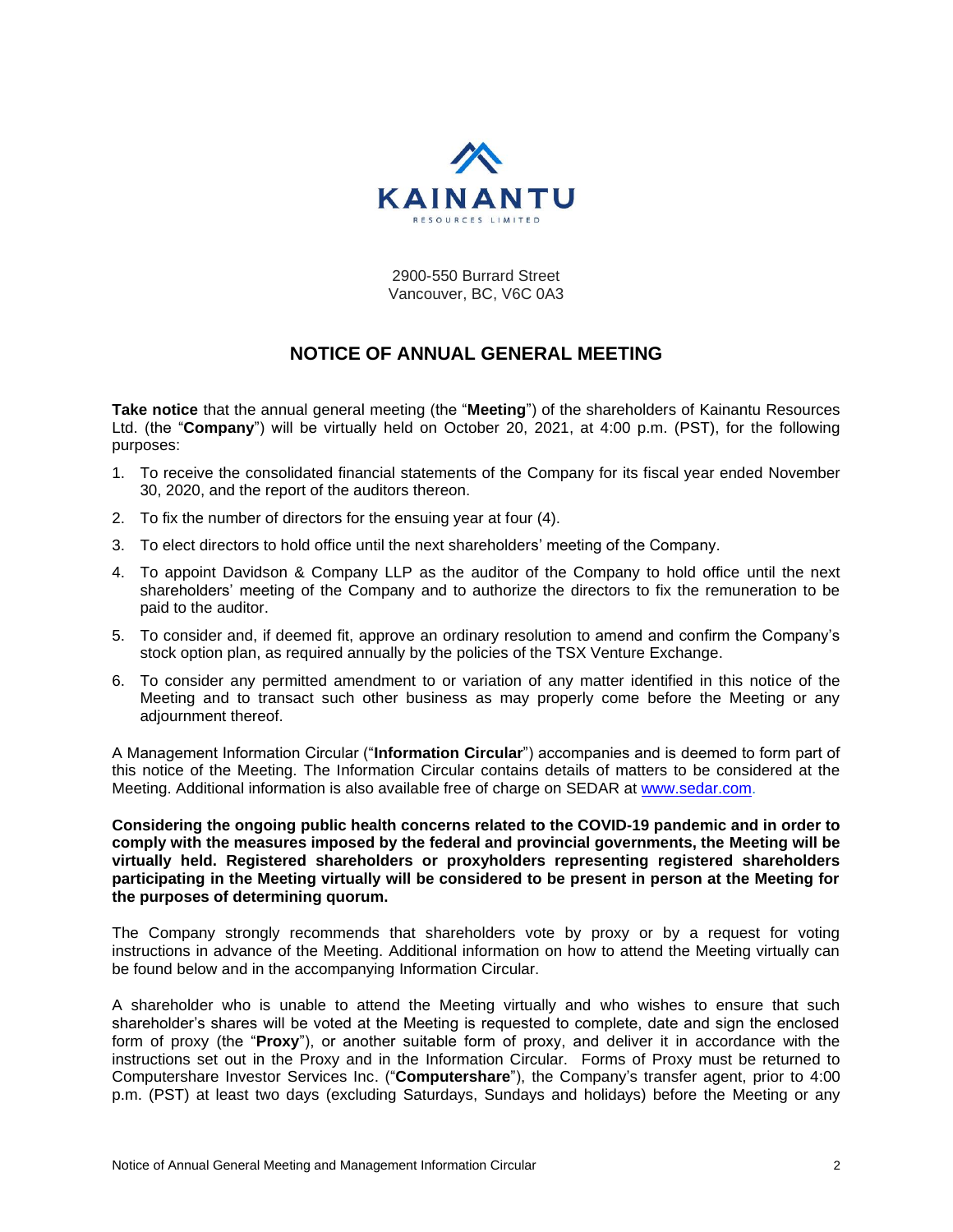adjournment or postponement of the Meeting. The time limit for deposit of proxies may be waived or extended by the Chair of the Meeting at his or her discretion, without notice.

If you are a non-registered shareholder and have received these materials through your broker or through another intermediary (an "**Intermediary**"), please complete and return the voting instruction form or other materials provided to you by your broker or other Intermediary in accordance with the instructions provided therein. Shareholders who are planning to return the Proxy or a voting instruction form are encouraged to review the accompanying Information Circular carefully before submitting the Proxy or voting instruction form.

If you have any questions about the procedures required to vote or about obtaining and depositing the required Proxy, you should contact Computershare by fax within North America at 1-866-249-7775, outside North America at 416-263-9524, by telephone (toll free) at 1-866-732-8683 or by e-mail at [service@computershare.com.](mailto:service@computershare.com)

Shareholders will be able to access the Meeting using the Accutel virtual meeting platform at the following link<http://meetingconnectsales.adobeconnect.com/kainantu/> or by dialing:

- Local Toronto (+1) 416 764 8658
- Toll Free North America (+1) 888 886 7786

**Dated** at Vancouver, British Columbia, September 23, 2021.

#### **BY ORDER OF THE BOARD OF DIRECTORS**

*"Matthew Salthouse"*

**Matthew Salthouse Chief Executive Officer**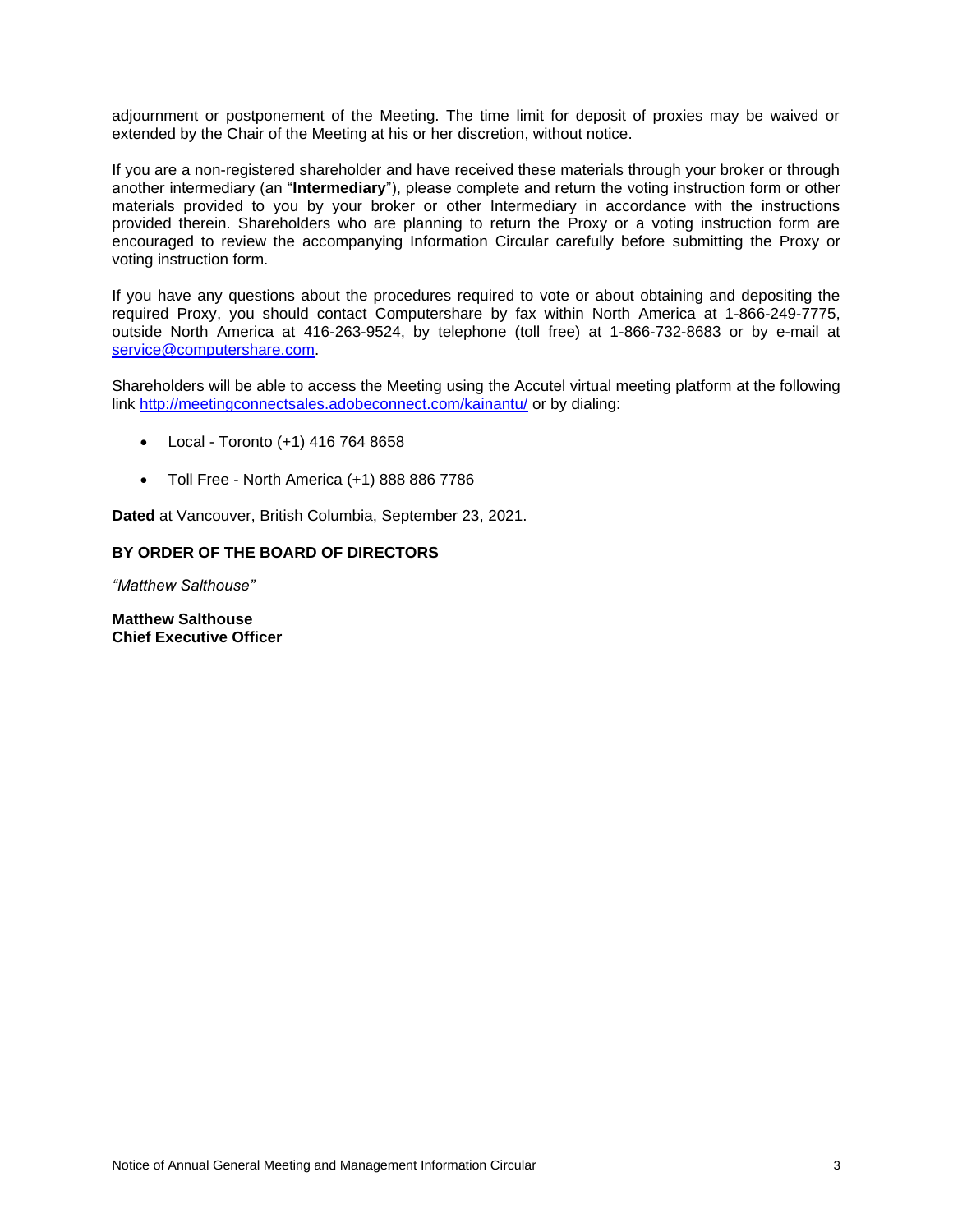

2900-550 Burrard Street Vancouver, BC, V6C 0A3

# **MANAGEMENT INFORMATION CIRCULAR**

as at September 23, 2021

**This Management Information Circular ("Information Circular") is furnished in connection with the solicitation of proxies by the management of Kainantu Resources Ltd. (the "Company") for use at the annual general meeting of its shareholders (the "Meeting") to be held on October 20, 2021, at the time and place and for the purposes set forth in the accompanying notice of the Meeting. Except where otherwise indicated, the information contained herein is stated as at September 23, 2021.**

In this Information Circular, references to "the Company", "we" and "our" refer to Kainantu Resources Ltd. "Common Shares" means common shares in the capital of the Company. "Beneficial Shareholders" means shareholders who do not hold Common Shares in their own name, "Registered Shareholders" means shareholders whose names appear on the records of the Company as the registered holders of Common Shares and "intermediaries" refers to brokers, investment firms, clearing houses, trustees or administrators of self-administered RRSPs, RRIFs, RESPs and similar plans and similar entities that own securities on behalf of Beneficial Shareholders.

## **VIRTUAL MEETING**

This year to mitigate risks to the health and safety of the Company's shareholders, employees and other stakeholders, the Company will be holding its meeting in a virtual only format using the Accutel virtual meeting platform. Shareholders will have an equal opportunity to participate at the Meeting regardless of geographic location. Registered Shareholders and proxyholders will be able to attend the virtual Meeting and vote. Beneficial Shareholders who have not duly appointed themselves as proxyholder will be able to attend the virtual Meeting as a guest but will not be able to vote at the Meeting. Please see "*Revocation of Proxies*" below for more information.

Shareholders will be able to access the Meeting using the Accutel virtual meeting platform at the following link<http://meetingconnectsales.adobeconnect.com/kainantu/> or by dialing:

- Local Toronto (+1) 416 764 8658
- Toll Free North America (+1) 888 886 7786

This Information Circular does not constitute an offer to sell or a solicitation of an offer to purchase any securities or the solicitation of a proxy by any person in any jurisdiction in which such an offer or solicitation is not authorized or in which the person making such offer or solicitation is not qualified to do so or to any person to whom it is unlawful to make such an offer or solicitation of an offer or a proxy solicitation. Neither the delivery of this Circular nor any distribution of the securities referred to in this Information Circular will, under any circumstances, create an implication that there has been no change in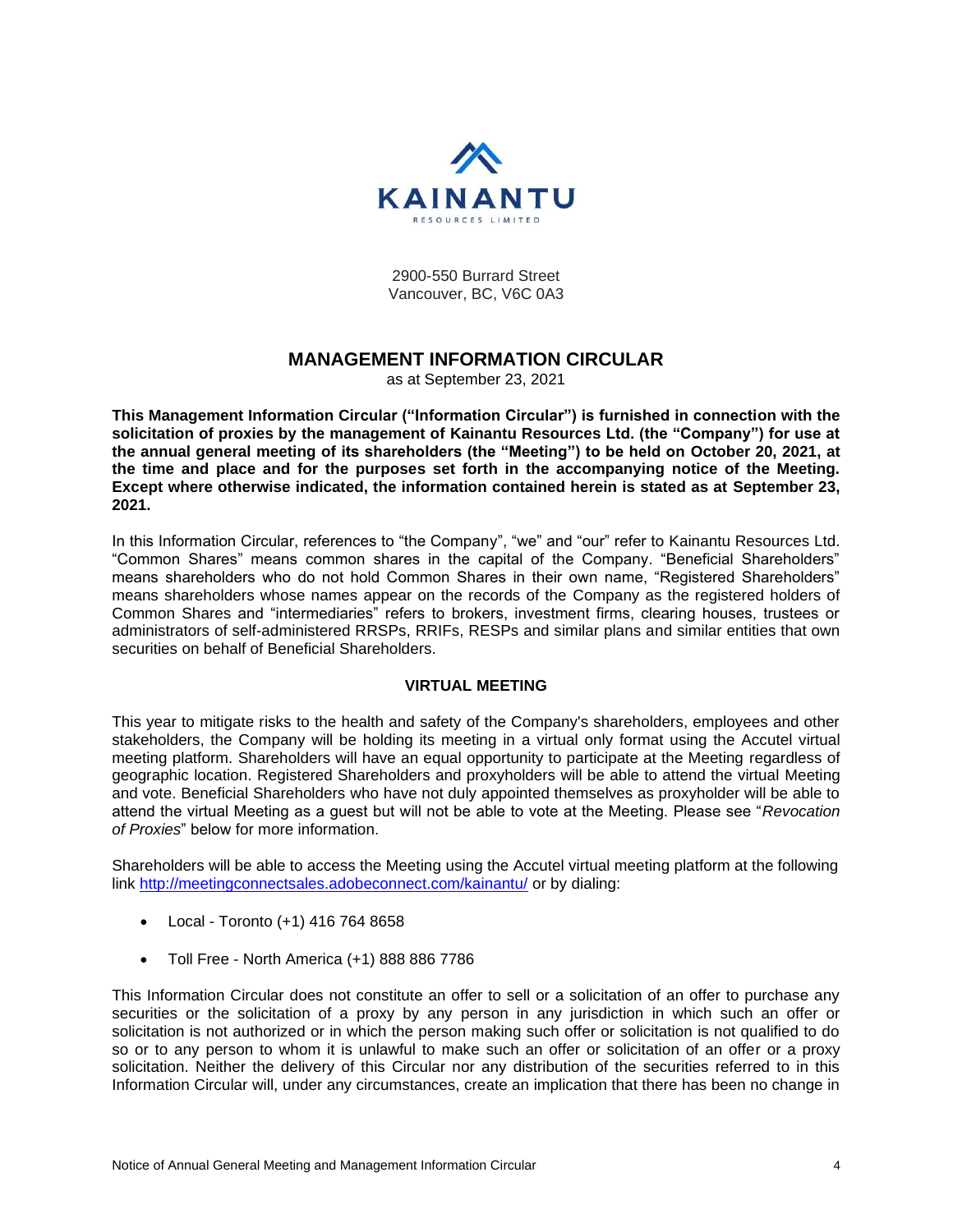the information set forth herein since the date as that such information is given in this Information Circular.

## **GENERAL PROXY INFORMATION**

## *Solicitation of Proxies*

The form of proxy accompanying this Information Circular (the "**Proxy**") is solicited by and on behalf of the management of the Company. The solicitation of Proxies will be primarily by mail, but Proxies may be solicited personally, by telephone or other means of communication and by directors, officers, and regular employees of the Company. The Company will bear all costs of this solicitation. We have arranged for intermediaries to forward the meeting materials to Beneficial Shareholders and we may reimburse the intermediaries for their reasonable fees and disbursements in that regard.

#### *Appointment of Proxyholders*

The individuals named in the accompanying Proxy are officers of the Company. **If you are a shareholder entitled to vote at the Meeting, you have the right to appoint a person or company other than either of the persons designated in the Proxy, who need not be a shareholder, to attend and act for you on your behalf at the Meeting. You may do so either by inserting the name of that other person in the blank space provided in the Proxy or by completing and delivering another suitable form of proxy.** The only methods by which you may appoint a person as proxy are submitting the Proxy, or other suitable form of proxy, by mail, hand delivery, fax, phone or by way of the Internet, as set out on the accompanying Proxy.

#### *Voting by Proxyholder; Exercise of Discretion*

The persons named in the Proxy will vote or withhold from voting the Common Shares represented thereby in accordance with your instructions on any ballot that may be called for. If you specify a choice with respect to any matter to be acted upon, your Common Shares will be voted accordingly.

The Proxy confers discretionary authority on persons named therein with respect to:

- (a) each matter or group of matters identified therein for which a choice is not specified, other than the appointment of an auditor and the election of directors;
- (b) any amendment to or variation of any matter identified therein; and
- (c) any other matter that properly comes before the Meeting.

#### **In respect of a matter for which a choice is not specified in the Proxy, the persons named in the Proxy will vote the Common Shares represented by the Proxy for the approval of such matter.**

#### *Registered Shareholders*

If you are a Registered Shareholder, you may wish to vote by Proxy whether or not you are able to attend the Meeting in person. If you submit a Proxy, you must complete, date and sign the Proxy and then return it to the Company's transfer agent, Computershare Investor Services Inc. ("**Computershare**"), by fax within North America at 1-866-249-7775, outside North America at 416-263-9524, by phone at 1-866-732- 8683, by way of the Internet at [www.investorvote.com,](http://www.investorvote.com/) or by mail or by hand at 9th Floor, 100 University Avenue, Toronto, Ontario, M5J 2Y1, no later than 4:00 p.m. (PST) on October 18, 2021.

#### *Beneficial Shareholders*

The following information is of importance to many shareholders of the Company who do not hold Common Shares in their own name. Beneficial Shareholders should note that the only Proxies that can be recognized and acted upon at the Meeting are those deposited by Registered Shareholders.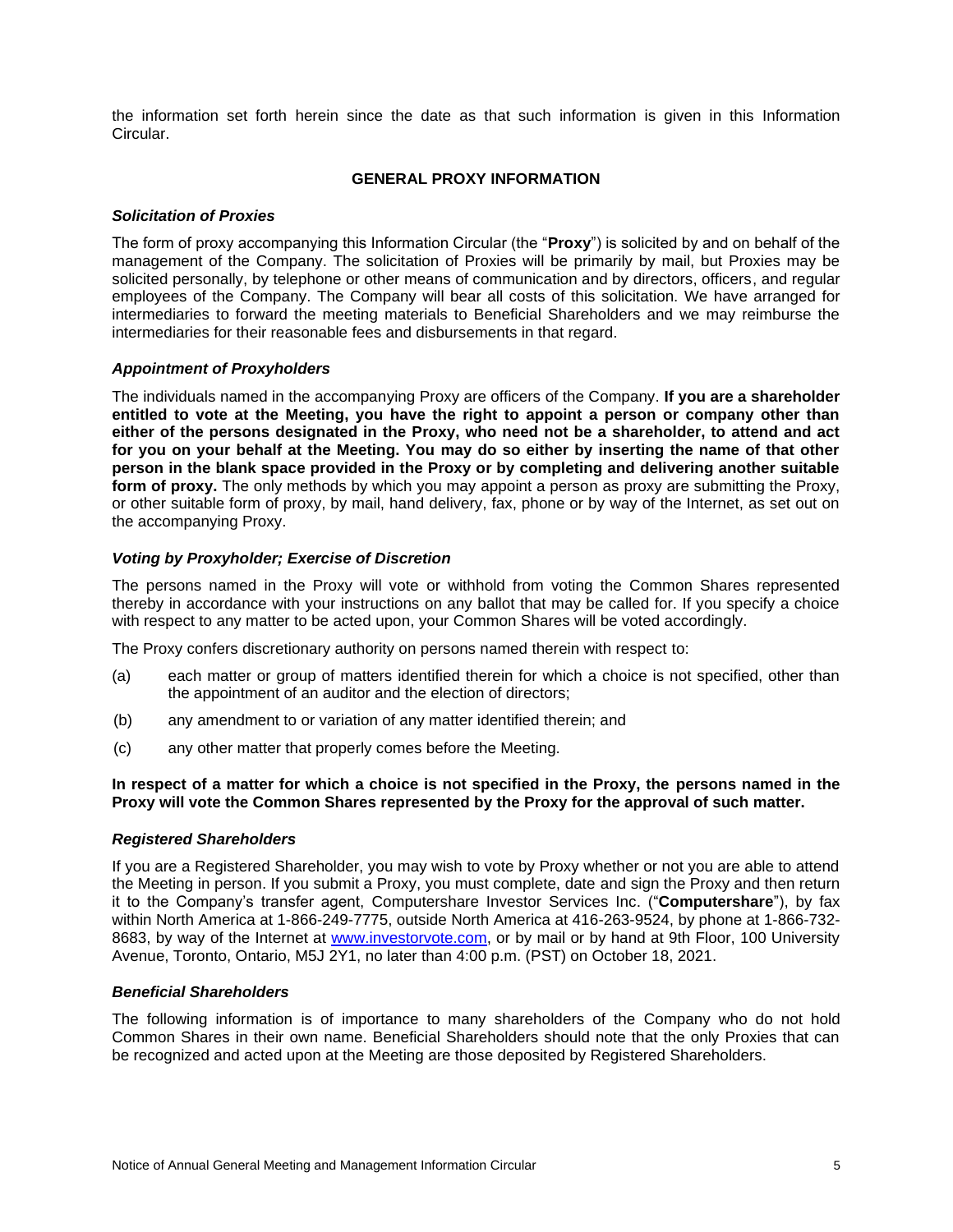If Common Shares are listed in an account statement provided to a shareholder by a broker, then in almost all cases those Common Shares will not be registered in the shareholder's name on the records of the Company. Such Common Shares will more likely be registered under the name of the shareholder's broker or an agent of that broker. In the U.S., the vast majority of such Common Shares are registered under the name of Cede & Co. as nominee for The Depository Trust Company (which acts as depositary for many U.S. brokerage firms and custodian banks), and in Canada, under the name of CDS & Co. (the registration name for The Canadian Depository for Securities Limited, which acts as nominee for many Canadian brokerage firms).

Intermediaries are required to seek voting instructions from Beneficial Shareholders in advance of shareholders' meetings. Every intermediary has its own mailing procedures and provides its own return instructions to clients.

#### *If you are a Beneficial Shareholder:*

You should carefully follow the instructions of your broker or intermediary in order to ensure that your Common Shares are voted at the Meeting.

The form of proxy or voting instruction form supplied to you by your broker will be similar to the Proxy provided to Registered Shareholders of the Company. However, its purpose is limited to instructing the intermediaries on how to vote on your behalf. Most brokers now delegate responsibility for obtaining instructions from clients to Broadridge Financial Solutions Inc. ("**Broadridge**") in the U.S. and in Canada. Broadridge mails a voting instruction form in lieu of a Proxy provided by the Company. The voting instruction form will name the same persons as the Company's Proxy to represent you at the Meeting. You have the right to appoint a person (who need not be a Beneficial Shareholder of the Company), other than the persons designated in the voting instruction form, to represent you at the Meeting. To exercise this right, you should insert the name of the desired representative in the blank space provided in the voting instruction form. The completed voting instruction form must then be returned to Broadridge by mail or facsimile or given to Broadridge by phone or over the Internet, in accordance with Broadridge's instructions. Broadridge then tabulates the results of all instructions received and provides appropriate instructions respecting the voting of Common Shares to be represented at the Meeting. **If you receive a voting instruction form from Broadridge, you cannot use it to vote Common Shares directly at the Meeting. The voting instruction form must be completed and returned to Broadridge, in accordance with its instructions, well in advance of the Meeting in order to have the Common Shares voted.**

Although, as a Beneficial Shareholder, you may not be recognized directly at the Meeting for the purposes of voting Common Shares registered in the name of your broker, you, or a person designated by you, may attend at the Meeting as proxyholder for your broker and vote your Common Shares in that capacity. If you wish to attend at the Meeting and indirectly vote your Common Shares as proxyholder for your broker, or have a person designated by you do so, you should enter your own name, or the name of the person you wish to designate, in the blank space on your voting instruction form provided to you and return the same to your broker in accordance with the instructions provided by such broker (or agent), well in advance of the Meeting.

Alternatively, you can request in writing that your broker send you a legal proxy, which would enable you, or a person designated by you, to attend at the Meeting and vote your Common Shares.

There are two kinds of Beneficial Shareholders: those who object to their name being made known to the issuers of securities which they own (called OBOs for Objecting Beneficial Owners); and those who do not object to the issuers of the securities they own knowing who they are (called NOBOs for Non-Objecting Beneficial Owners).

The Company has decided to continue to take advantage of those provisions of National Instrument 54- 101, *Communication with Beneficial Owners of Securities of Reporting Issuers* ("**NI 54-101**") that permit it to directly deliver proxy-related materials to its NOBOs. As a result, NOBOs can expect to receive a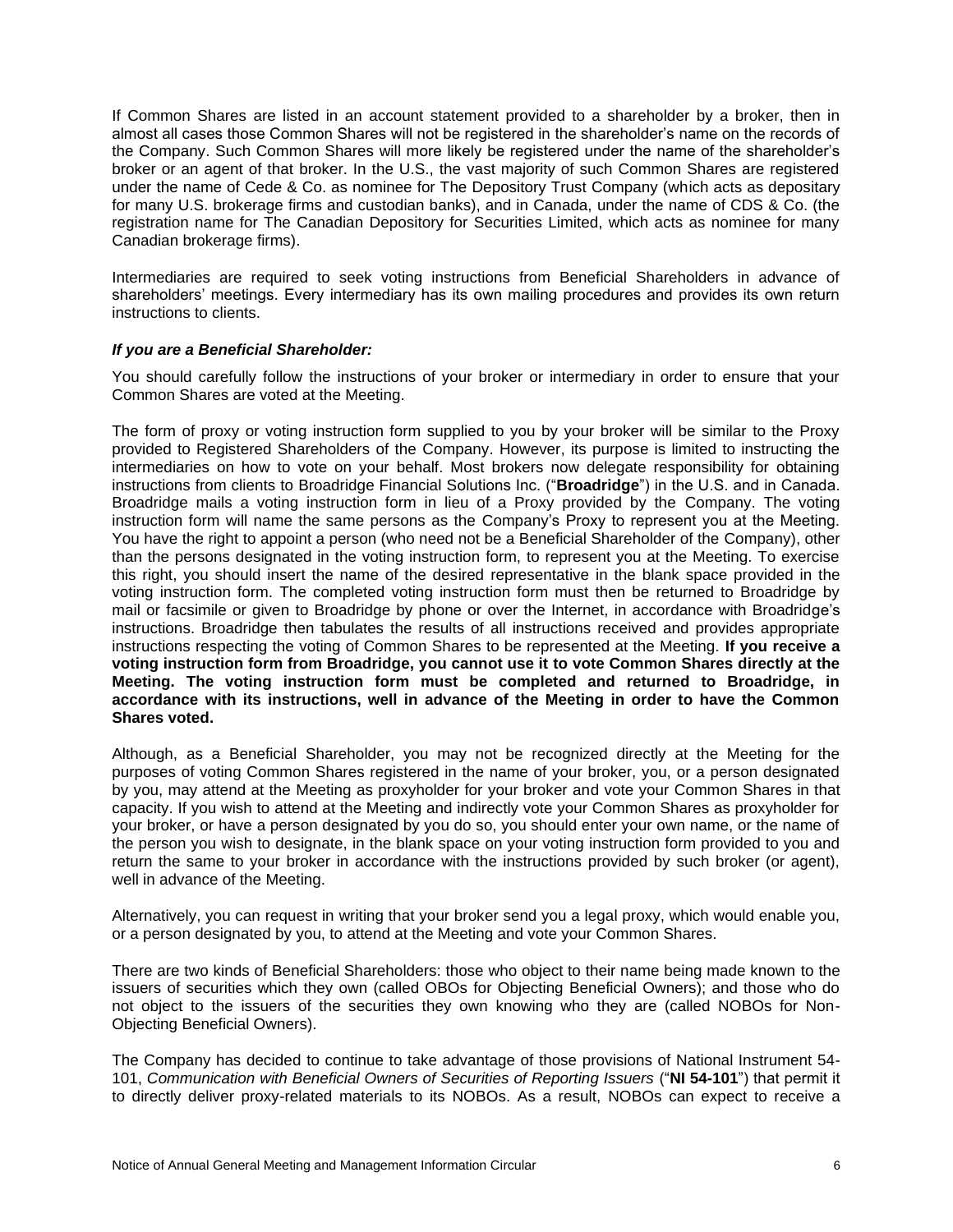scannable voting instruction form (the "**VIF**") from Computershare. These VIFs are to be completed and returned to Computershare in the envelope provided or by facsimile. In addition, Computershare provides both telephone voting and internet voting as fully described on the VIF. Computershare will tabulate the results of the VIFs received from NOBOs and will provide appropriate instructions at the Meeting with respect to the Common Shares represented by the VIFs they receive. The Company intends to pay for intermediaries to deliver the proxy related materials and related forms with respect to the Meeting to OBOs. The Company is not sending the Meeting materials to shareholders using "notice-and-access", as defined in NI 54-101.

**NOBOs should carefully follow the instructions of Computershare, including those regarding when and where to complete the VIFs that are to be returned to Computershare.** Should a NOBO wish to vote at the Meeting in person, the NOBO must insert the name of the NOBO in the space provided and attend the Meeting and vote in person.

#### **NOBOs who wish to change their vote must contact Computershare to arrange to change their vote in sufficient time in advance of the Meeting.**

These shareholder materials are being sent to both Registered Shareholders and Beneficial Shareholders. If you are a Beneficial Shareholder, and the Company or its agent has sent these materials directly to you, your name, address and information about your holdings of Common Shares have been obtained in accordance with applicable securities regulatory requirements from the intermediary holding Common Shares on your behalf.

By choosing to send these shareholder materials to you directly, the Company (and not the intermediary holding Common Shares on your behalf) has assumed responsibility for (i) delivering these materials to you, and (ii) executing your proper voting instructions as specified in the request for voting instructions.

Beneficial Shareholders with questions respecting the voting of Common Shares held through a stockbroker or other financial intermediary should contact that stockbroker or other intermediary for assistance.

#### *Revocation of Proxies*

In addition to revocation in any other manner permitted by law, a Registered Shareholder who has given a Proxy, or other suitable form of proxy, may revoke it by:

- (a) executing a Proxy bearing a later date or by executing a valid notice of revocation, either of the foregoing to be executed by the Registered Shareholder or the Registered Shareholder's authorized attorney in writing, or, if the Registered Shareholder is a company, under its corporate seal by an officer or attorney duly authorized, and by delivering the Proxy bearing a later date or the notice of revocation to Computershare or at the corporate office of the Company at 3 Phillip Street, #19-01 Royal Group Building, Singapore, 048693, or
- (b) at the address of the Company's Attorney for Service in British Columbia at 2900-550 Burrard Street, Vancouver, British Columbia, V6C 0A3, at any time up to and including the last business day that precedes the day of the Meeting or, if the Meeting is adjourned, the last business day that precedes any reconvening thereof, or to the chairman of the Meeting on the day of the Meeting or any reconvening thereof, or in any other manner provided by law, or
- (c) personally attending the Meeting and voting the Registered Shareholder's Common Shares.

A revocation of a Proxy will not affect a matter on which a vote is taken before the revocation.

## **CURRENCY**

All currency amounts in this Information Circular are expressed in Canadian dollars, unless otherwise indicated.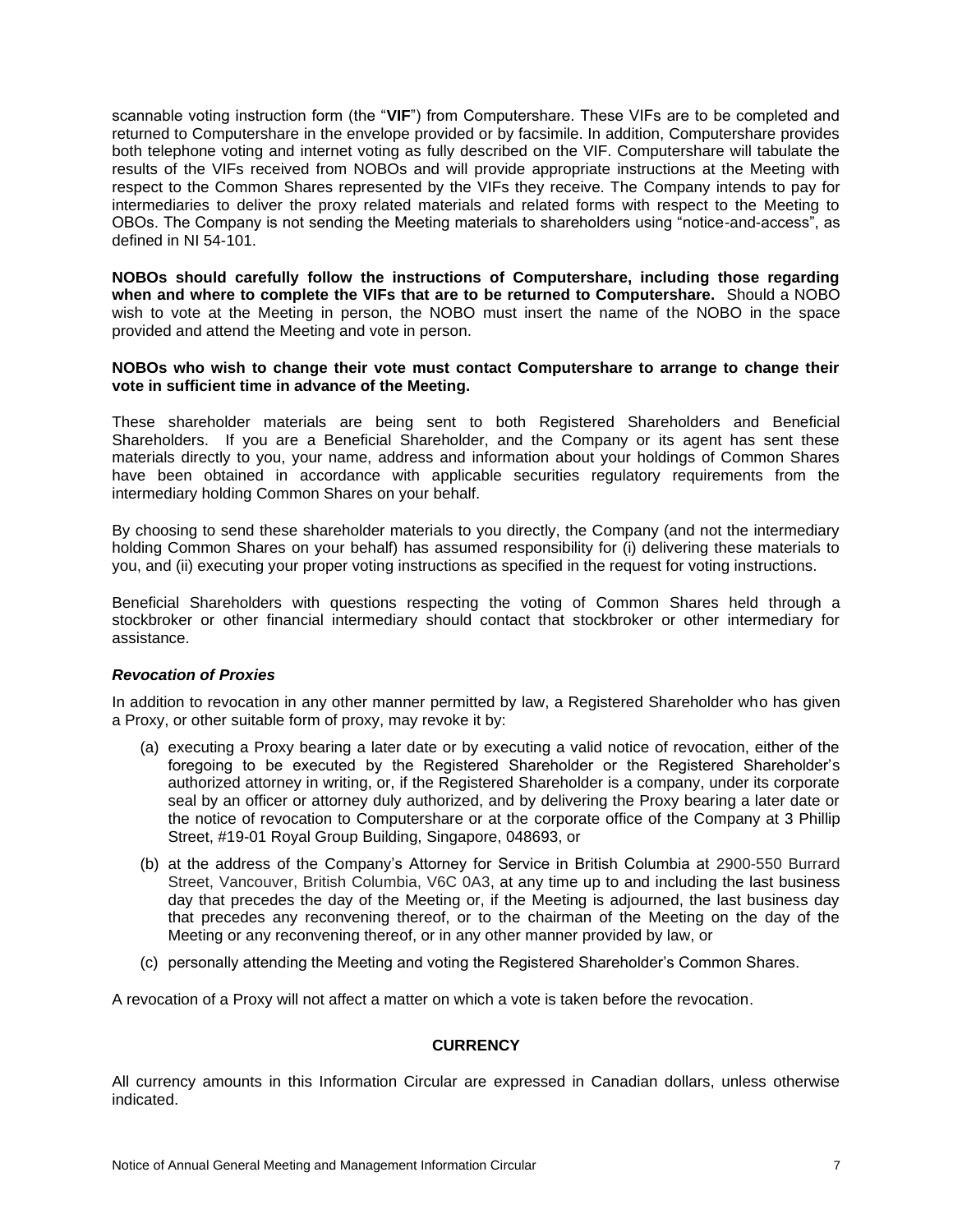#### **INTEREST OF CERTAIN PERSONS OR COMPANIES IN MATTERS TO BE ACTED UPON**

Other than as set out herein, no director or executive officer of the Company, nor any person who has held such a position since the beginning of the last completed financial year of the Company, nor any proposed nominee for election as a director of the Company, nor any associate or affiliate of the foregoing persons, has any material interest, direct or indirect, by way of beneficial ownership of securities or otherwise, in any matter to be acted on at the Meeting other than the election of directors.

## **VOTING SECURITIES AND PRINCIPAL HOLDERS OF VOTING SECURITIES**

The board of directors of the Company (the "**Board**") has fixed September 15, 2021, as the record date (the "**Record Date**") for the determination of persons entitled to receive notice of, and vote at, the Meeting and any adjournment thereof. Only Registered Shareholders at the close of business on the Record Date who either attend the Meeting personally or complete, sign and deliver a Proxy, or other suitable form of proxy, in the manner and subject to the provisions described above will be entitled to vote or to have their Common Shares voted at the Meeting.

The Company is authorized to issue an unlimited number of Common Shares without par value. As at September 23, 2021, there were 45,305,733 Common Shares without par value issued and outstanding, each carrying the right to one vote. The Company has no other classes of voting securities.

As at the date of this Information Circular, to the knowledge of the directors and executive officers of the Company, no one shareholder beneficially owns, or controls or directs, directly or indirectly, Common Shares carrying 10% or more of the voting rights attached to all of the outstanding Common Shares of the Company, except as follows:

| <b>Shareholder Name</b>                 | Number of Common Shares <sup>(1)</sup> | <b>Percentage of Class</b> |
|-----------------------------------------|----------------------------------------|----------------------------|
| Snowfields Wealth Management<br>Limited | 12,105,540                             | 26.72%                     |
| Season Cove Limited                     | 5,367,241                              | 11.85%                     |
| Tanuki Holdings Limited                 | 4,912,533                              | 10.84%                     |

Notes:

1) As reported in public filings.

# **QUORUM; VOTES NECESSARY TO PASS RESOLUTIONS**

The Company's Articles provide that a quorum for the transaction of business at any shareholders' meeting is two (2) shareholders or proxyholders present, representing an aggregate of at least 5% of the issued Common Shares entitled to be voted at the shareholders' meeting. If a quorum is not present within one-half hour after the time set for the commencement of the Meeting, the Meeting will be adjourned and set over for one week to the same time and place, and thereupon whatever number of Common Shares is represented at such adjournment shall constitute a quorum.

A simple majority (being 50% plus one vote) of affirmative votes cast at the Meeting is required to pass an ordinary resolution of the Company, whereas a special majority (being 66 2/3%) of affirmative votes cast at the Meeting is required to pass a special resolution of the Company. If there are more nominees for election as directors or appointment as the Company's auditor than there are vacancies to fill, those nominees receiving the greatest number of votes will be elected or appointed, as the case may be, until all such vacancies have been filled. If the number of nominees for election or appointment is equal to the number of vacancies to be filled, all such nominees will be declared elected or appointed.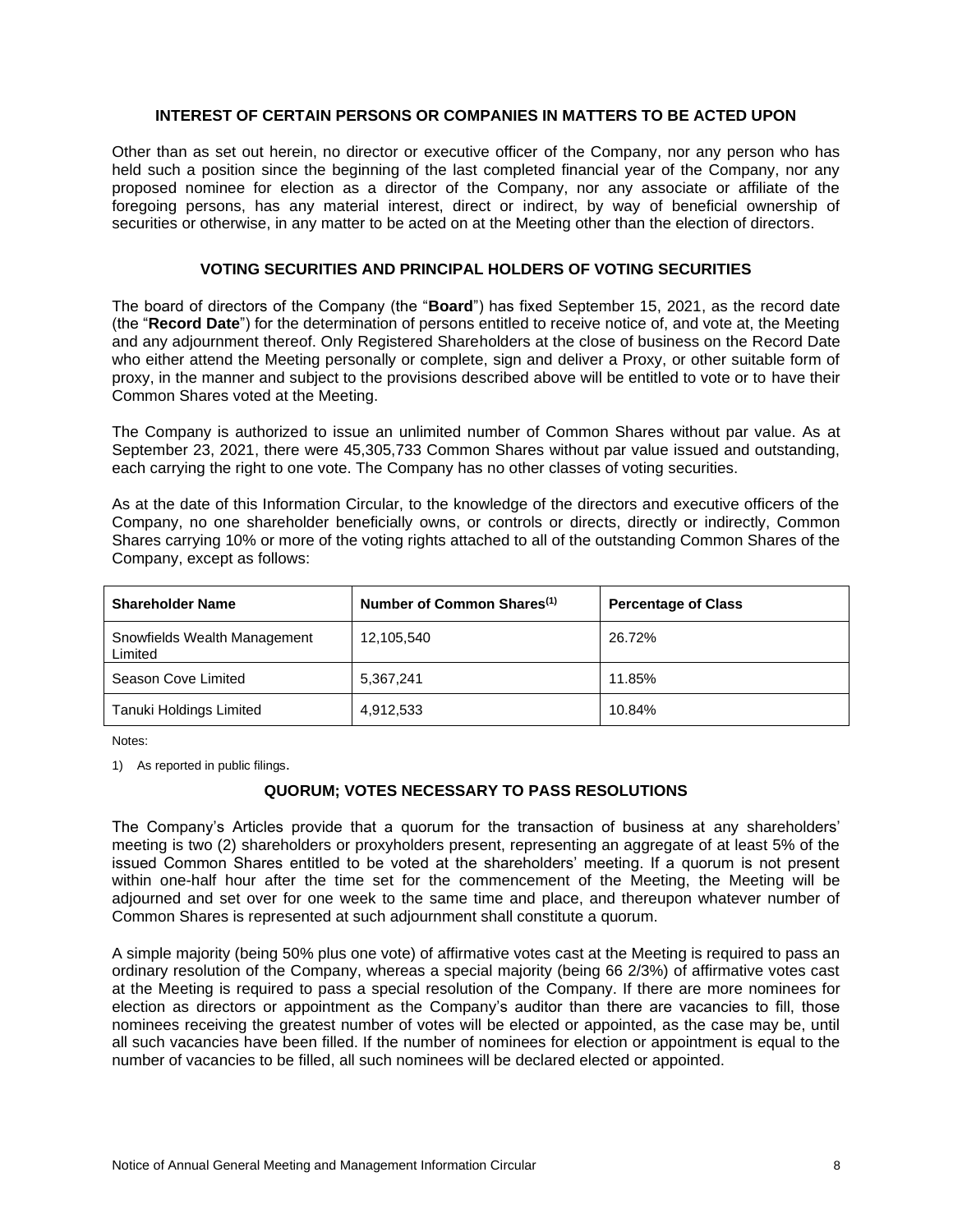## **COMPENSATION OF EXECUTIVE OFFICERS**

Set out below are particulars of compensation paid to the following persons (the "**Named Executive Officers**" or "**NEOs**"):

- (a) the Company's Chief Executive Officer ("**CEO**");
- (b) the Company's Chief Financial Officer ("**CFO**");
- (c) each of the Company's or any of its subsidiaries' three most highly compensated executive officers, or the three most highly compensated individuals acting in a similar capacity, other than the CEO and CFO, at the end of the most recently completed financial year whose total compensation was, individually, more than \$150,000 for that financial year; and
- (d) each individual for whom disclosure would have been provided under (c) but for the fact that the individual was not serving as an executive officer of the Company, nor acting in a similar capacity, at the end of the most recently completed financial year.

As at November 30, 2020, the end of the most recently completed financial year of the Company, the Company had one (1) Named Executive Officer, being Giuseppe Perone, the CEO, CFO and Corporate Secretary of the Company. On December 3, 2020, Mr. Perone was replaced as CEO by Matthew Salthouse and CFO by Bart Lendrum, and Mr. Perone along with Michael Butler resigned as directors, as part of the Company's Qualifying Transaction as such term is defined in Policy 2.4 - Capital Pool Companies of the TSX Venture Exchange (the "**TSX-V**").

#### **Director and Named Executive Officer Compensation, Excluding Compensation Securities**

The following table (presented in accordance with National Instrument Form 51-102F6V – *Statement of Executive Compensation – Venture Issuers*, is a summary compensation (excluding compensation securities)) paid, payable, awarded, granted, given or otherwise provided, directly or indirectly, to the directors and NEOs for each of the Company's two (2) most recently completed financial years (November 30, 2019 and November 30, 2020).

| Table of compensation excluding compensation securities                    |                                        |                                                                     |                         |                                                |                                    |                                                  |                                         |
|----------------------------------------------------------------------------|----------------------------------------|---------------------------------------------------------------------|-------------------------|------------------------------------------------|------------------------------------|--------------------------------------------------|-----------------------------------------|
| <b>Name</b><br>and<br>position                                             | Year<br>ended<br><b>November</b><br>30 | Salary,<br>consulting<br>fee.<br>retainer or<br>commission<br>$($)$ | <b>Bonus</b><br>$($ \$) | <b>Committee</b><br>or meeting<br>fees<br>(\$) | Value of<br>perquisites<br>$($ \$) | Value of all<br>other<br>compensation<br>$($ \$) | <b>Total</b><br>compensation<br>$($ \$) |
| Giuseppe<br>Perone,<br>CEO, CFO,<br>Corporate<br>Secretary<br>and Director | 2020<br>2019                           | Nil<br>Nil                                                          | Nil<br>Nil              | Nil<br>Nil                                     | Nil<br>Nil                         | Nil<br>Ni                                        | Nil<br>Nil                              |
| David<br>Loretto,                                                          | 2020<br>2019                           | Nil<br>Nil                                                          | Nil<br>Nil              | Nil<br>Nil                                     | Nil<br>Nil                         | Nil<br>Nil                                       | Nil<br>Nil                              |
| <b>Director</b><br>Michael<br>Butler,<br>Director                          | 2020<br>2019                           | Nil<br>Nil                                                          | Nil<br>Nil              | Nil<br>Nil                                     | Nil<br>Nil                         | Nil<br>Nil                                       | Nil<br>Nil                              |

#### **External Management Companies**

No NEOs or directors of the Company provide their services through external management companies.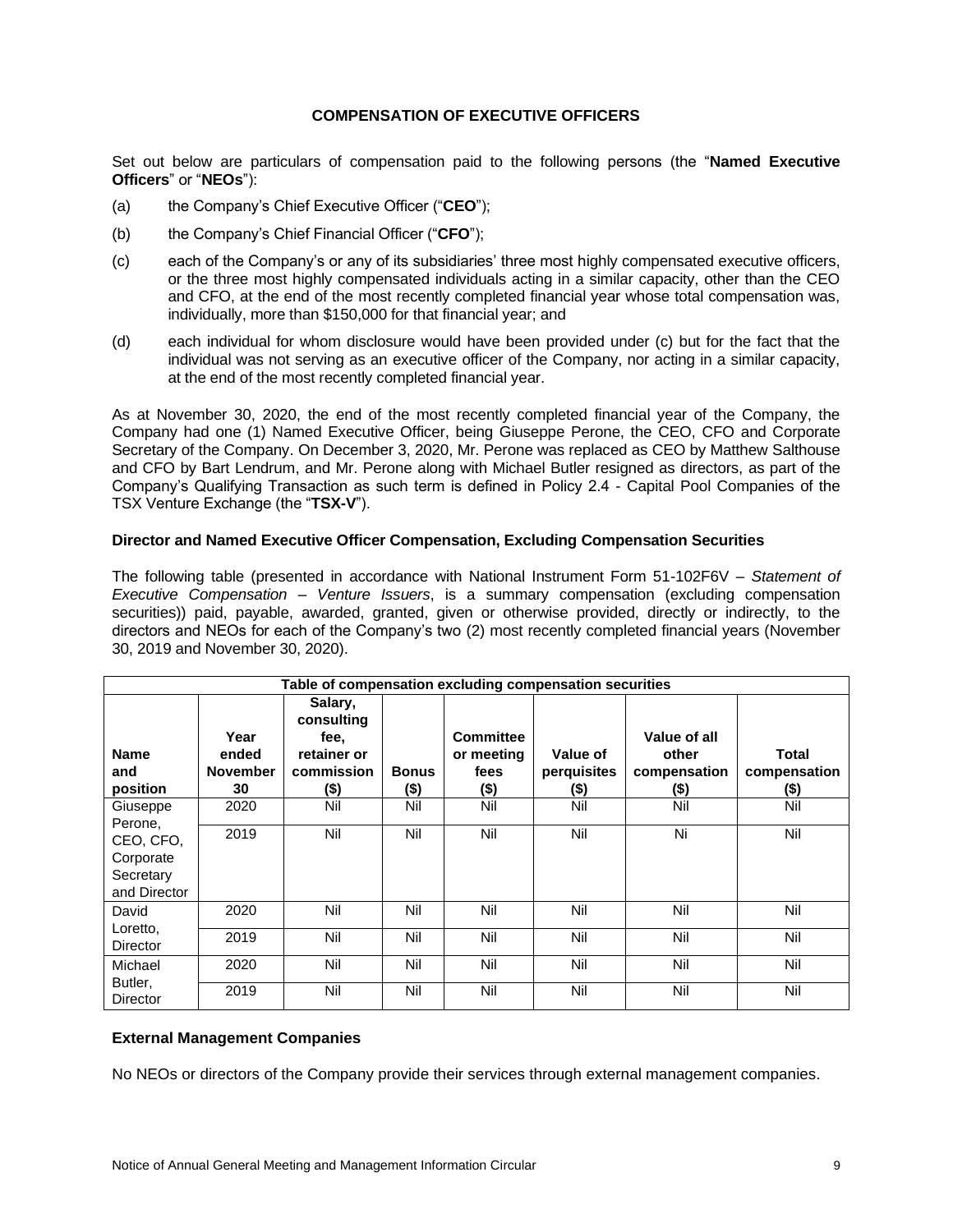## **Stock Options and Other Compensation Securities**

The Company or its subsidiaries did not grant or issue compensation securities to NEOs or directors of the Company during the year ended November 30, 2020.

The following table discloses the total amount of compensation securities held by the NEOs and directors as at the Company's financial year ended November 30, 2020:

| <b>Name and Position</b>                                       | Number of Options as at November 30, 2020 |
|----------------------------------------------------------------|-------------------------------------------|
| Giuseppe Perone, CEO, CFO, Corporate Secretary and<br>Director | 133.334                                   |
| David Loretto, Director                                        | 133.333                                   |
| Michael Butler, Director                                       | 133.333                                   |

No compensation securities were re-priced, cancelled and replaced, had their term extended, or otherwise materially modified in the Company's financial year ended November 30, 2020.

There are no restrictions or conditions for converting, exercising, or exchanging the compensation securities.

No compensation securities were exercised by NEOs and directors during the financial year ended November 30, 2020.

#### **Stock Option Plans and Other Incentive Plans**

The Board adopted an incentive stock option plan for the Company (the "**Stock Option Plan**"), under which the directors were authorized to grant options to purchase Common Shares ("**Options**") to purchase up to 10% of the Common Shares from time to time. The purpose of the Stock Option Plan is to attract and retain directors, executive officers, employees, and consultants who will be motivated to work towards ensuring the success of the Company by affording such persons with an opportunity to acquire an equity interest in the Company through the Options.

The criteria used to determine eligibility for granting options, including the term of each option and the vesting of each option is at the discretion of the Board based upon the individual's level of responsibility, performance and comparative levels of compensation and previous grants awarded. Proposed grants of Options are submitted to the Board for approval by the Company's Compensation and Nomination Committee. The Board administers and has the authority to amend the Stock Option Plan, subject to applicable shareholder and regulatory approvals. For further information regarding the terms of the Stock Option Plan, refer to the heading below *"Particulars of Matters to be Acted Upon - Approval of Stock Option Plan".*

#### **Employment, Consulting and Management Agreements**

The Company did not have any contracts, agreements, plans or arrangements that provide for payments to a director or NEO at, following or in connection with any termination (whether voluntary, involuntary or constructive), resignation, retirement, a change in control of the Company or a change in an NEO's responsibilities for the most recently completed financial year.

#### **Oversight and Description of Director and Named Executive Officer Compensation**

As a capital pool company during the most recently completed financial year, the Company was prohibited from paying directors, officers, or other non-arm's length parties or to persons engaged in investor relations activities pursuant to policy 2.4 of the TSX-V Corporate Finance Manual until it completed a qualifying transaction, and a final bulletin was issued by the TSX-V. The Company was permitted to reimburse non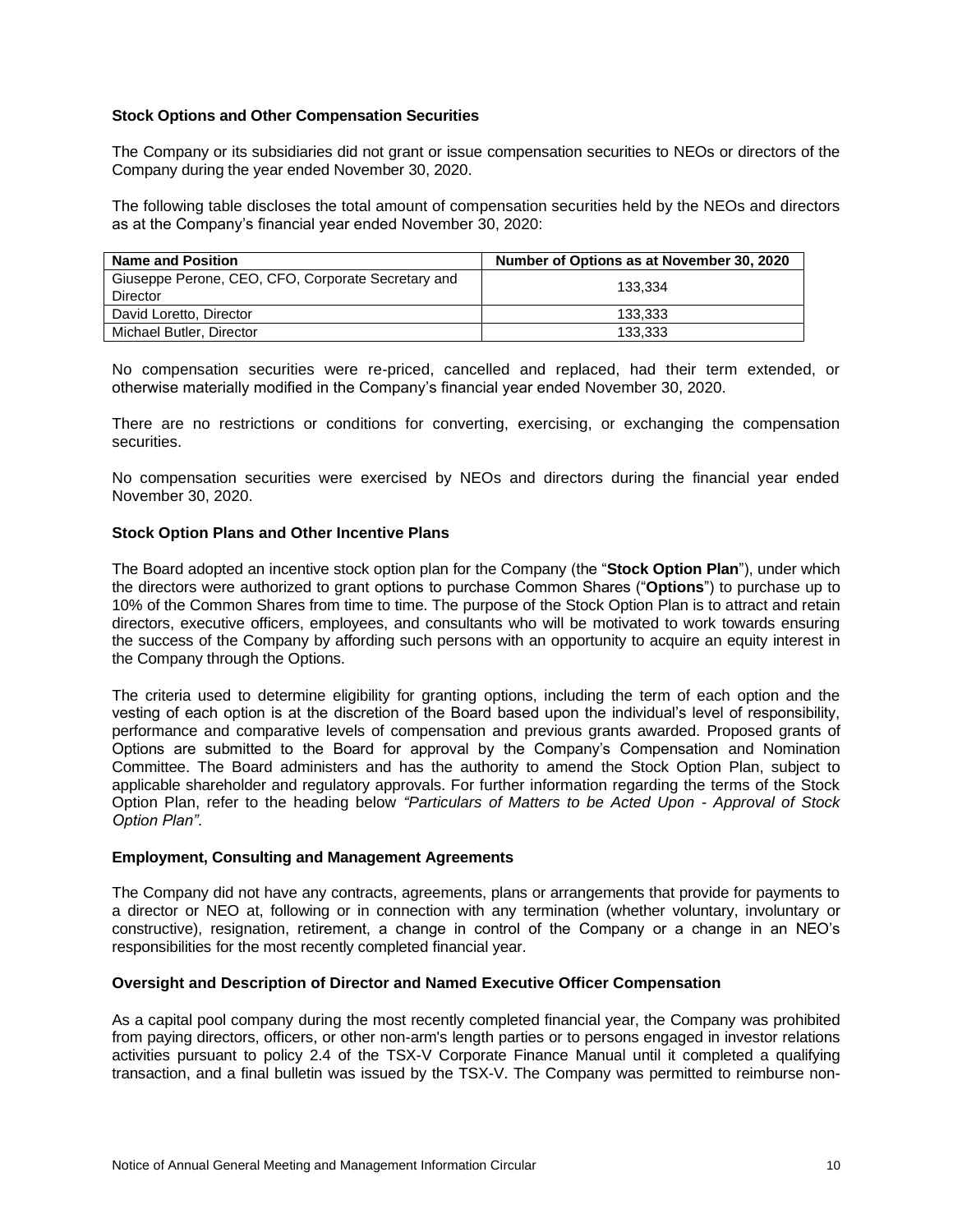arm's length parties for rent, secretarial services, and other general and administrative expenses at fair market value.

As a result, the Company did not have a formal compensation program and relied upon the grant of Options pursuant to the Stock Option Plan to provide compensation to the NEOs and directors. Compensation for the most recently completed financial year should not be considered an indicator of expected compensation levels in future periods. On December 3, 2020, the Company completed a Qualifying Transaction as such term is defined in Policy 2.4 - Capital Pool Companies of the TSX-V and has since implemented the Company's executive compensation program as described below.

#### *Compensation Philosophy and Objectives*

The Company's executive compensation program is designed to attract and retain highly qualified and motivated individuals, reward performance and be competitive with the compensation arrangements of other resource companies of similar size and scope of operations. The Company's Compensation and Nomination Committee considers a variety of factors when determining both compensation policies and programs and individual compensation levels. These factors include the long-term interests of the Company and its shareholders, the overall financial and operating performance of the Company, an individual's performance and contribution towards meeting corporate objectives, an individual's responsibilities, an individual's length of service and the levels of compensation provided by industry competitors*.* 

The accountability for decisions on executive remuneration is clearly within the mandate of the Compensation and Nomination Committee, but management has a key role in helping support the Compensation and Nomination Committee in fulfilling its obligations. For example, the CEO makes recommendations to the Compensation and Nomination Committee regarding executive officer base salary adjustments, stock option grants and bonus awards. Advice may also be given to the Compensation and Nomination Committee by independent advisors and consultants to the Company. The Compensation and Nomination Committee reviews the basis for these recommendations and can exercise its discretion in modifying any of the recommendations prior to making its recommendations to the Board. The Compensation and Nomination Committee is satisfied that the Company's compensation structure appropriately takes into account the factors relevant to the industry, the Company's performance within that industry and the individual contributions to the Company's performance made by its NEOs.

The Company's compensation structure for executive officers is primarily composed of two components – base salary/cash bonuses and Options. Note that cash bonuses may be awarded on an occasional and discretionary basis and, if awarded, reflect the Compensation and Nomination Committee's assessment of the immediately preceding financial year's performance.

In the course of its deliberations, the Compensation and Nomination Committee considers the implications and the risks associated with adopting the compensation program currently in place. The Compensation and Nomination Committee does not believe that the compensation program adopted by the Company creates a material risk that the NEOs or any employee would be encouraged to take inappropriate or excessive risks and no such risks have been detected to date. The Compensation and Nomination Committee will continue to include this consideration in its deliberations and believes that it and the Board would detect actions by management or employees of the Company that constitute or would lead to inappropriate or excessive risks.

The Board believes that it has exercised effective risk management and regulatory compliance relating to its compensation policies used in determining executive compensation. Risks related to compensation are taken into consideration as part of the general review and determination of executive compensation by the Board. Inappropriate and excessive risks by executives are mitigated by regular Board meetings during which financial and other information (including executive compensation) of the Company is reviewed, and which information includes executive compensation. Interested directors declare their interest and abstain from voting on compensation matters. No risks have been identified arising from the Company's compensation policies and practices that are reasonably likely to have a material adverse effect on the Company.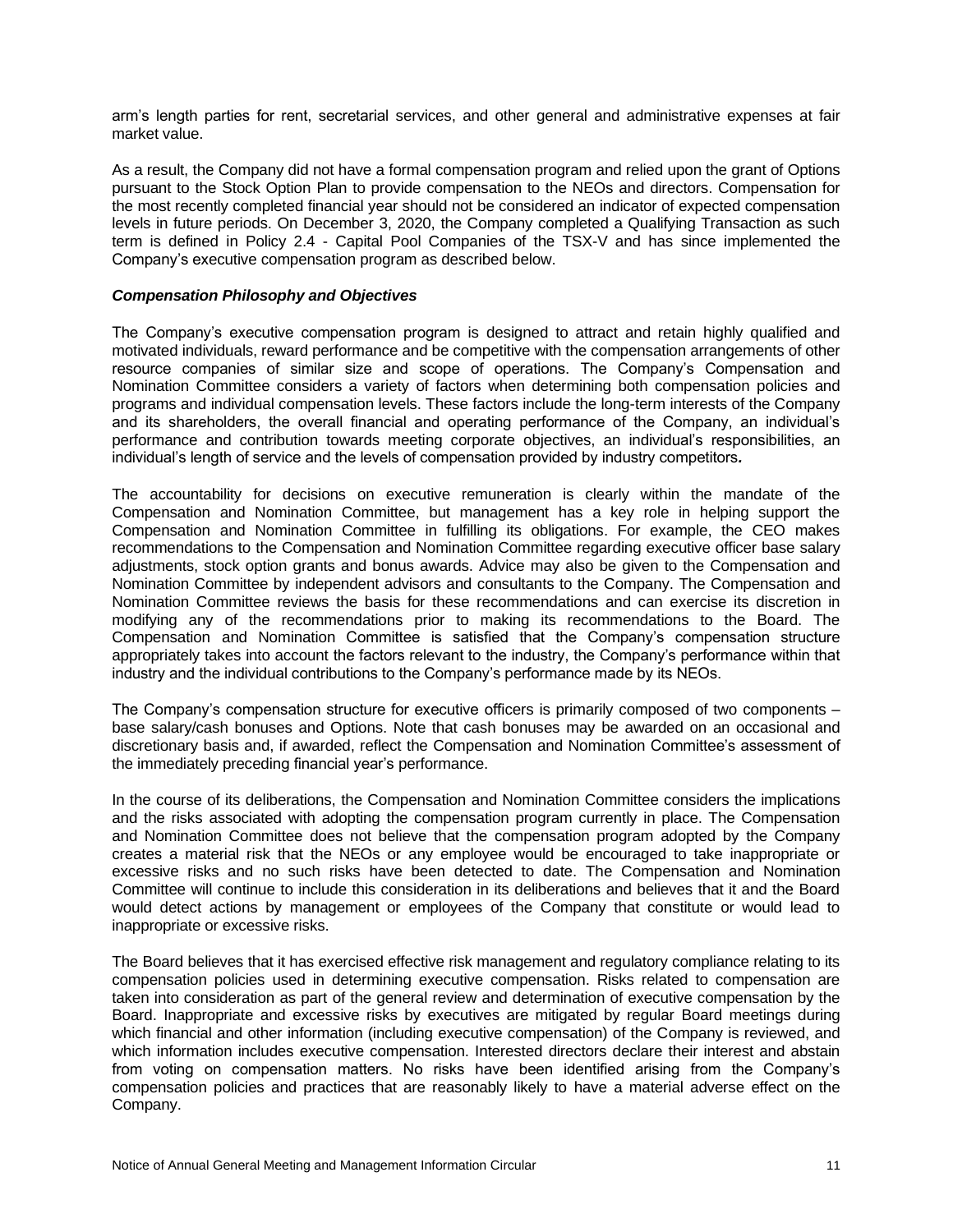The Company does not have a policy restricting the ability of a Named Executive Officer or a director from purchasing financial instruments (including pre‐paid variable forward contracts, equity swaps, collars, or units of exchange funds) that are designed to hedge or offset a decrease in the market value of equity securities (or Options in respect thereof) granted as compensation or held, directly or indirectly, by the Named Executive Officer or director. During the financial year ending November 30, 2020, none of the Named Executive Officers or directors purchased such financial instruments.

#### *Compensation Elements*

#### *Base Salaries/Cash Bonuses*

The base salaries payable to NEOs and other executive officers and employees are intended to remunerate them for discharging their job responsibilities and to reflect their performance over time in a manner that is reasonable in the circumstances. The Board relies on the Compensation and Nomination Committee to base its recommendations on objective criteria. Although the Compensation and Nomination Committee does not benchmark against any specific company or companies, it considers the overall trend of executive compensation in the junior mining industry. In making its recommendations to the Board, the Compensation and Nomination Committee also considers the skills and experience of the individual needed to fulfill their responsibilities. Base salaries may be increased based upon the individual's performance and contribution in respect of their specific duties or increases in median competitive pay levels. See "*Corporate Governance – Compensation*" below for additional information on compensation governance.

The Company does not have a formal bonus plan, and none of the Company's NEOs and other executive officers and employees have any contractual right to cash bonuses or short-term incentive compensation. However, the Board will rely upon the recommendation of the Compensation and Nomination Committee regarding cash bonus payments on objective criteria that includes the performance of the Company during the immediately preceding financial year, along with the financial condition of the Company and the state of the junior mining industry. The Company considers that performance bonus awards are an important part of their remuneration package and that associated performance targets reflect the key drivers for value creation and growth in shareholder value.

#### *Options*

As a junior mining company, Option grants are considered a significant component of the Company's overall compensation strategy in order to appropriately incentivize the Company's NEOs and other executive officers and employees in a manner that is consistent with shareholders' interests. More specifically, Option grants, which include a vesting element to ensure retention, are long-term incentive compensation that serves to both motivate the individual toward increasing Common Share value and to enable the individual to share in the future success of the Company. Options are granted under the Stock Option Plan by the Board on the recommendation of the Compensation and Nomination Committee. Options are normally awarded by the Board upon the commencement of an individual's employment with the Company, based on the level of responsibility within the Company, and additional Option grants may also be made periodically during an individual's employment to ensure that the number of Options granted to any particular individual is proportionate with the individual's level of ongoing responsibility within the Company. When the Board considers additional Option grants, a number of factors are contemplated, including the role that the individual plays in the Company, the number of Options an individual has been granted, the exercise price and the value of the Options and the term remaining on those Options.

#### **Pension Disclosure**

The Company has not established any pension plans, defined contribution plans, or deferred compensation plans for directors and executive officers that provide for payments or benefits at, following or in connection with retirement.

## **SECURITIES AUTHORIZED FOR ISSUANCE UNDER EQUITY COMPENSATION PLANS**

The Company has no compensation plans under which equity securities are authorized for issuance, except for the shareholder approved Stock Option Plan.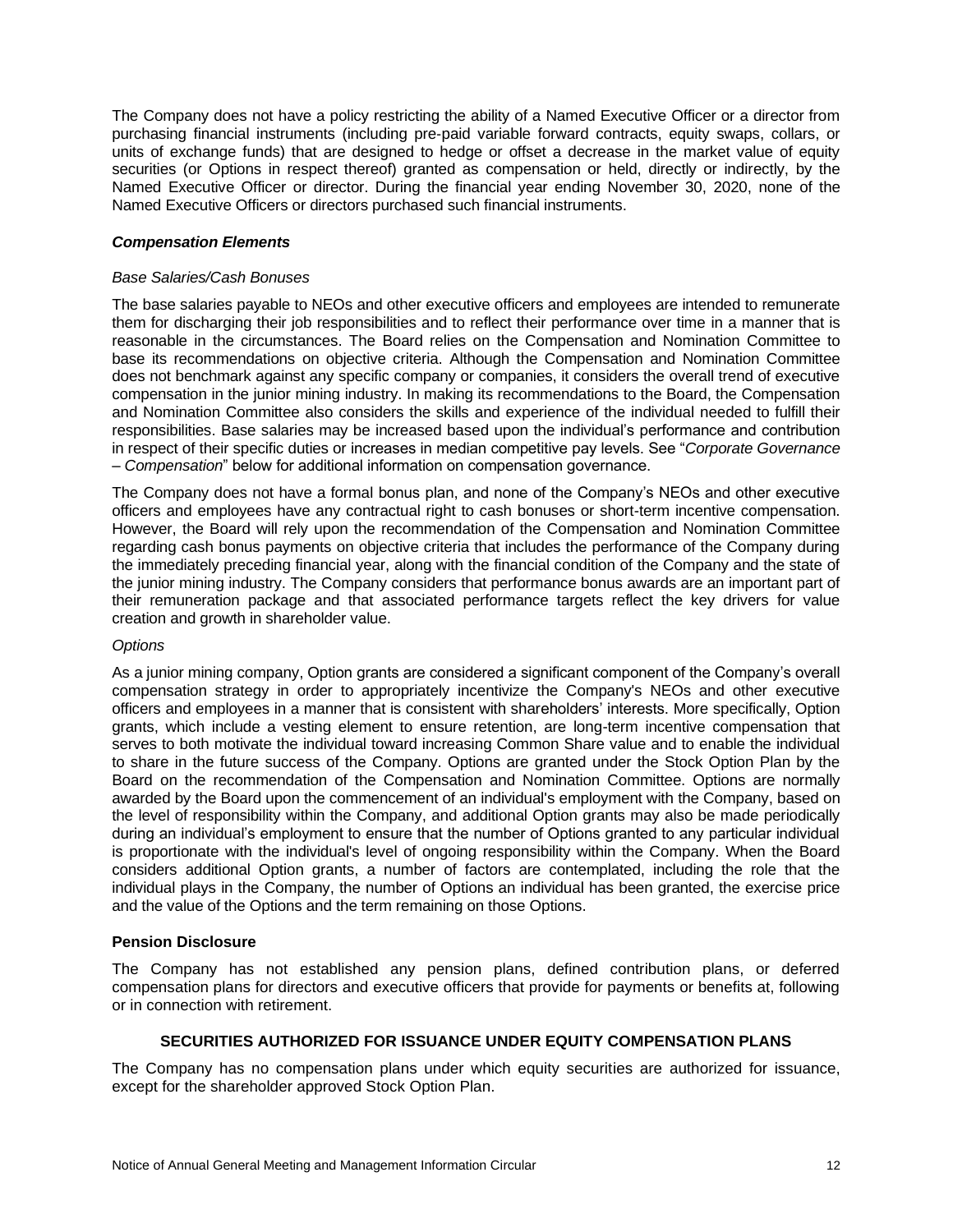The following table sets out the equity compensation plan information as at November 30, 2020:

|                                                              | Number of securities to<br>be issued upon exercise<br>of outstanding options,<br>warrants and rights | Weighted-average<br>exercise price of<br>outstanding options,<br>warrants and rights | <b>Number of securities</b><br>remaining available for<br>future issuance under<br>equity compensation<br>plans (excluding<br>securities reflected in<br>column (a)) |
|--------------------------------------------------------------|------------------------------------------------------------------------------------------------------|--------------------------------------------------------------------------------------|----------------------------------------------------------------------------------------------------------------------------------------------------------------------|
| <b>Plan Category</b>                                         | (a)                                                                                                  | (b)                                                                                  | (c)                                                                                                                                                                  |
| Equity compensation plans<br>approved by securityholders     | 400.000                                                                                              | \$0.10                                                                               | Nil                                                                                                                                                                  |
| Equity compensation plans not<br>approved by securityholders | Nil                                                                                                  | Nil                                                                                  | Nil                                                                                                                                                                  |
| Total                                                        | 400.000                                                                                              | \$0.10                                                                               | Nil                                                                                                                                                                  |

# **INDEBTEDNESS OF DIRECTORS AND EXECUTIVE OFFICERS**

No director, proposed nominee for election as director, executive officer or their respective associates or affiliates, other management of the Company, employees, or former executive officers, directors or employees were indebted to the Company or its subsidiaries as at the end of the most recently completed financial year or as at the date hereof or have been indebted to the Company or its subsidiaries at any time since the beginning of the most recently completed financial year.

# **INTEREST OF INFORMED PERSONS IN MATERIAL TRANSACTIONS**

An informed person is one who, generally speaking, is a director or officer or a 10% shareholder of the Company. To the knowledge of management of the Company, no informed person of the Company or proposed director of the Company or a subsidiary of the Company or any associate or affiliate of any informed person or proposed director had any material interest, direct or indirect, in any transaction since the commencement of the Company's most recently completed financial year or in any proposed transaction which has materially affected or would materially affect the Company or any of its subsidiaries, other than as set out below or elsewhere in this Information Circular.

## **MANAGEMENT CONTRACTS**

Management functions of the Company and its subsidiaries are not, to any substantial degree, performed by anyone other than the directors or executive officers of the Company.

# **AUDIT COMMITTEE**

The Company is required to have an Audit Committee under the Act and pursuant to the provisions of National Instrument 52-110, *Audit Committees* ("**NI 52-110**"), which must be comprised of not less than three directors, a majority of whom are not officers, control persons or employees of the Company or an affiliate of the Company. Pursuant to NI 52-110, the Company is required to have a written charter, which sets out the duties and responsibilities of the Audit Committee. On January 29, 2021, the Audit Committee was changed to the "Audit and Risk Committee" and the charter was amended to provide further detail on the Audit and Risk Committee's responsibility to identify and understand risks that will impact the Company's business.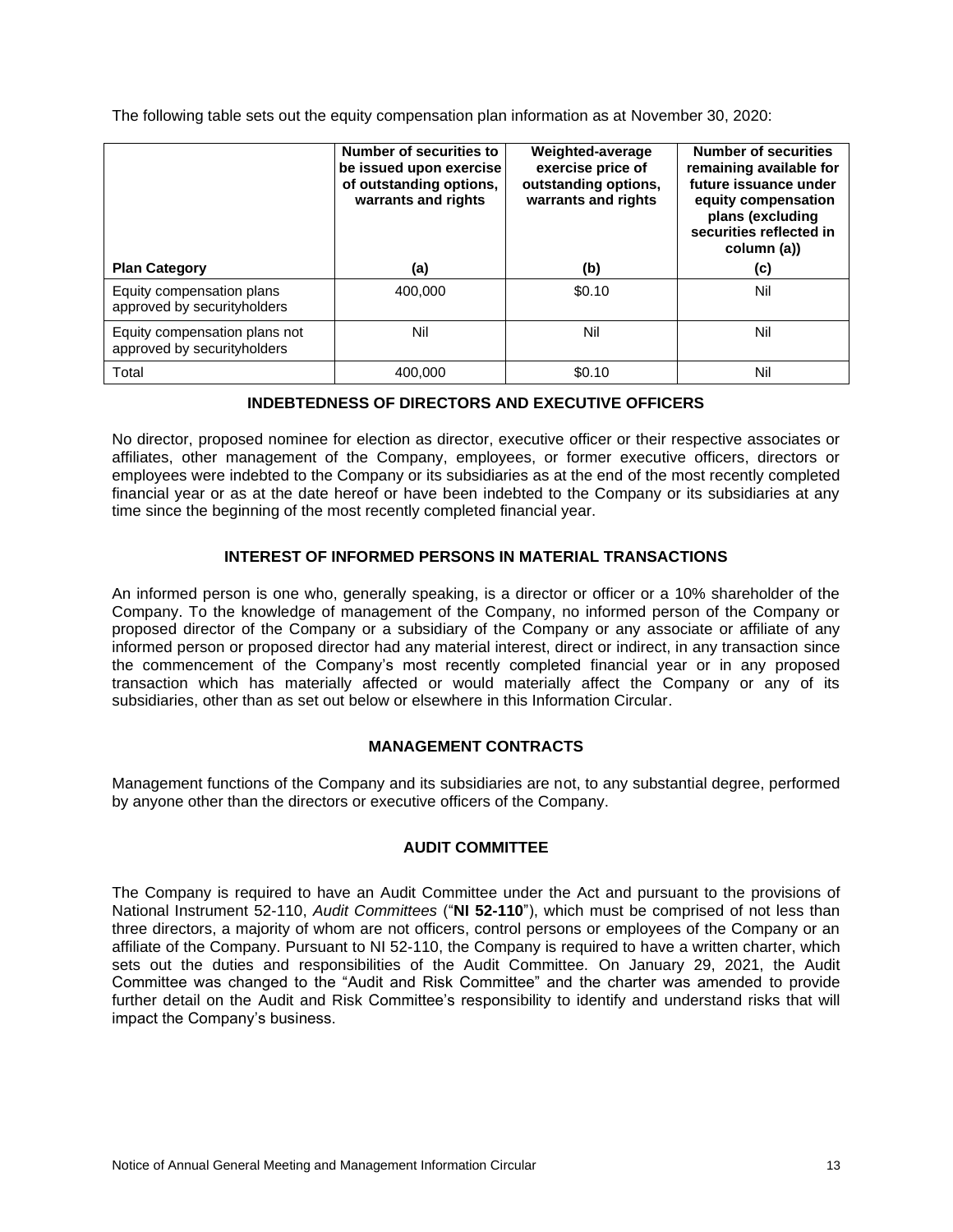### **Audit Committee Charter**

The text of the Audit and Risk Committee's charter is attached as Appendix "A" to this Information Circular.

#### **Composition of Audit Committee and Independence**

The Audit and Risk Committee is comprised of Marcus Engelbrecht (Chairman), Geoff Lawrence, and David Loretto.

NI 52-110 provides that a member of an audit committee is "independent" if the member has no direct or indirect material relationship with the Company, which could, in the view of the Board, reasonably interfere with the exercise of the member's independent judgment. All the members of the Audit and Risk Committee are considered "independent" within the meaning of NI 52-110.

NI 52-110 provides that an individual is "financially literate" if he or she has the ability to read and understand a set of financial statements that present a breadth and level of complexity of accounting issues that are generally comparable to the breadth and complexity of the issues that can reasonably be expected to be raised by the Company's financial statements. All the members of the Audit Committee are "financially literate" as that term is defined.

## **Relevant Education and Experience**

Refer to the heading "*Election of Directors - Information Regarding Management's Nominees for Election to the Board*" for information regarding the Audit and Risk Committee members' education and experience that is relevant to the performance of their responsibilities as an Audit and Risk Committee member.

#### **Audit Committee Oversight**

Since the commencement of the Company's most recently completed financial year, the Audit and Risk Committee of the Company has not made any recommendations to nominate or compensate an external auditor which were not adopted by the Board.

#### **Reliance on Certain Exemptions**

Since the commencement of the Company's most recently completed financial year, the Company has not relied on:

- a) the exemption in section 2.4 (De Minimis Non-audit Services) of NI 52-110; or
- b) an exemption from NI 52-110, in whole or in part, granted under Part 8 (Exemptions).

#### **Pre-Approval Policies and Procedures**

The Audit and Risk Committee has not adopted any specific policies and procedures for the engagement of non-audit services.

## **Audit Fees**

The Audit and Risk Committee has reviewed the nature and amount of the non-audited services provided by De Visser Gray LLP ("**De Visser Gray**") and subsequently Davidson & Company LLP ("**Davidson & Co**"), to ensure auditor independence. Fees incurred with De Visser Gray for audit and non-audit services in the last two (2) fiscal years and audit fees billed by Davidson & Co in the last fiscal year are outlined in the following table: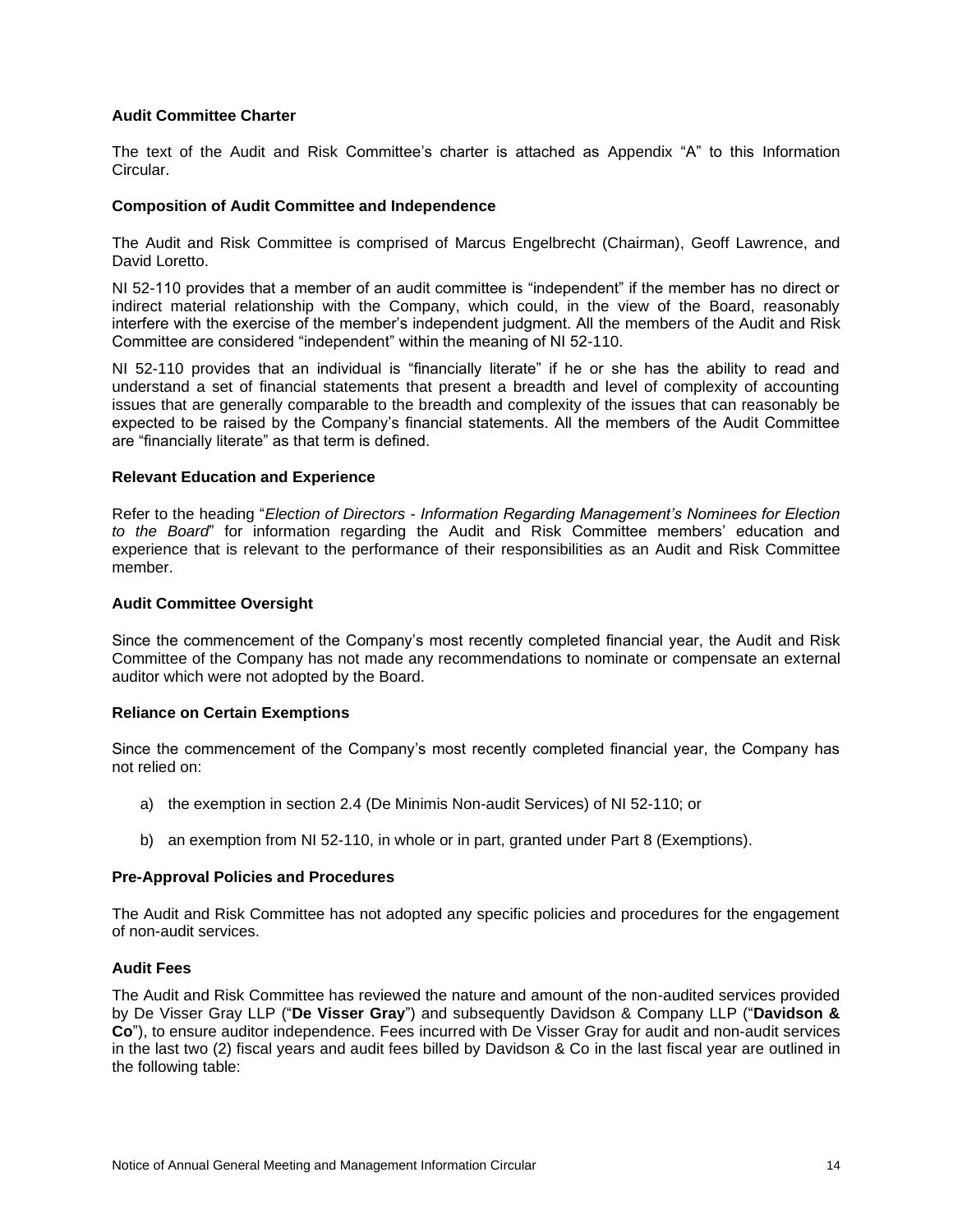| <b>Nature of Services</b>         | Fees Billed by the Auditor in Year<br>Ended November 30, 2019 | Fees Billed by the Auditor in<br>Year Ended November 30, 2020 |
|-----------------------------------|---------------------------------------------------------------|---------------------------------------------------------------|
| Audit Fees <sup>(1)</sup>         | \$5,000                                                       | $$8,098^{(5)}$                                                |
| Audit-Related Fees <sup>(2)</sup> | Nil                                                           | \$3.100                                                       |
| Tax $Fees^{(3)}$                  | \$500                                                         | Nil                                                           |
| All Other Fees $(4)$              | Nil                                                           | Nil                                                           |
| Total                             | \$5,500                                                       | \$11.198                                                      |

Notes:

1) "Audit fees" include aggregate fees billed by the Company's external auditor in each of the last two fiscal years for audit fees.

- 2) "Audit-Related Fees" include fees for services that are traditionally performed by the auditor. These audit-related services include employee benefit audits, due diligence assistance, accounting consultations on proposed transactions, internal control reviews and audit or attest services not required by legislation or regulation.
- 3) "Tax Fees" include fees for all tax services other than those included in "Audit Fees" and "Audit-Related Fees". This category includes fees for tax compliance, tax planning and tax advice. Tax planning and tax advice includes assistance with tax audits and appeals, tax advice related to mergers and acquisitions and requests for rulings or technical advice from tax authorities.
- 4) "All Other Fees" include fees for all other non-audit services.
- 5) Audit fees were billed by Davidson & Co for the year ended November 30, 2020 after appointment in February 2021.

#### **Exemption**

The Company is a "venture issuer" as defined in NI 52-110 and is relying on the exemption in section 6.1 of NI 52-110 relating to Parts 3 (*Composition of Audit Committee*) and 5 (*Reporting Obligations*).

## **CORPORATE GOVERNANCE DISCLOSURE**

#### **General**

National Instrument 58-101 *Disclosure of Corporate Governance Practices* ("**NI 58-101**") requires issuers to disclose their corporate governance practices with respect to corporate governance guidelines that they have adopted. National Policy 58-201 *Corporate Governance Guidelines* provides guidance to issuers on corporate governance practices.

The Board understands that good corporate governance improves corporate performance and benefits all shareholders. This section sets out the Company's approach to corporate governance and addresses the Company's compliance with NI 58-101.

## **1. Board of Directors**

Directors are considered to be independent if they have no direct or indirect material relationship with the Company. A "material relationship" is a relationship which could, in the view of the Board, be reasonably expected to interfere with the exercise of a director's independent judgment and includes the holding of an executive officer position.

The Board facilitates its independent supervision over management by conducting a quarterly review of the Company's financial statements and management discussion and analysis as well as requiring material transactions to be approved by the Board prior to the transaction taking place.

The independent members of the Board are Marcus Engelbrecht (Chairman), Geoff Lawrence, and David Loretto. Matthew Salthouse is not considered to be an independent member of the Board because he is the CEO. As a result, the Board currently has a majority of independent directors. The Company considers its current Board composition to be sufficient given the current state of the Company's business, but it continues to review the composition of the Board on an annual basis.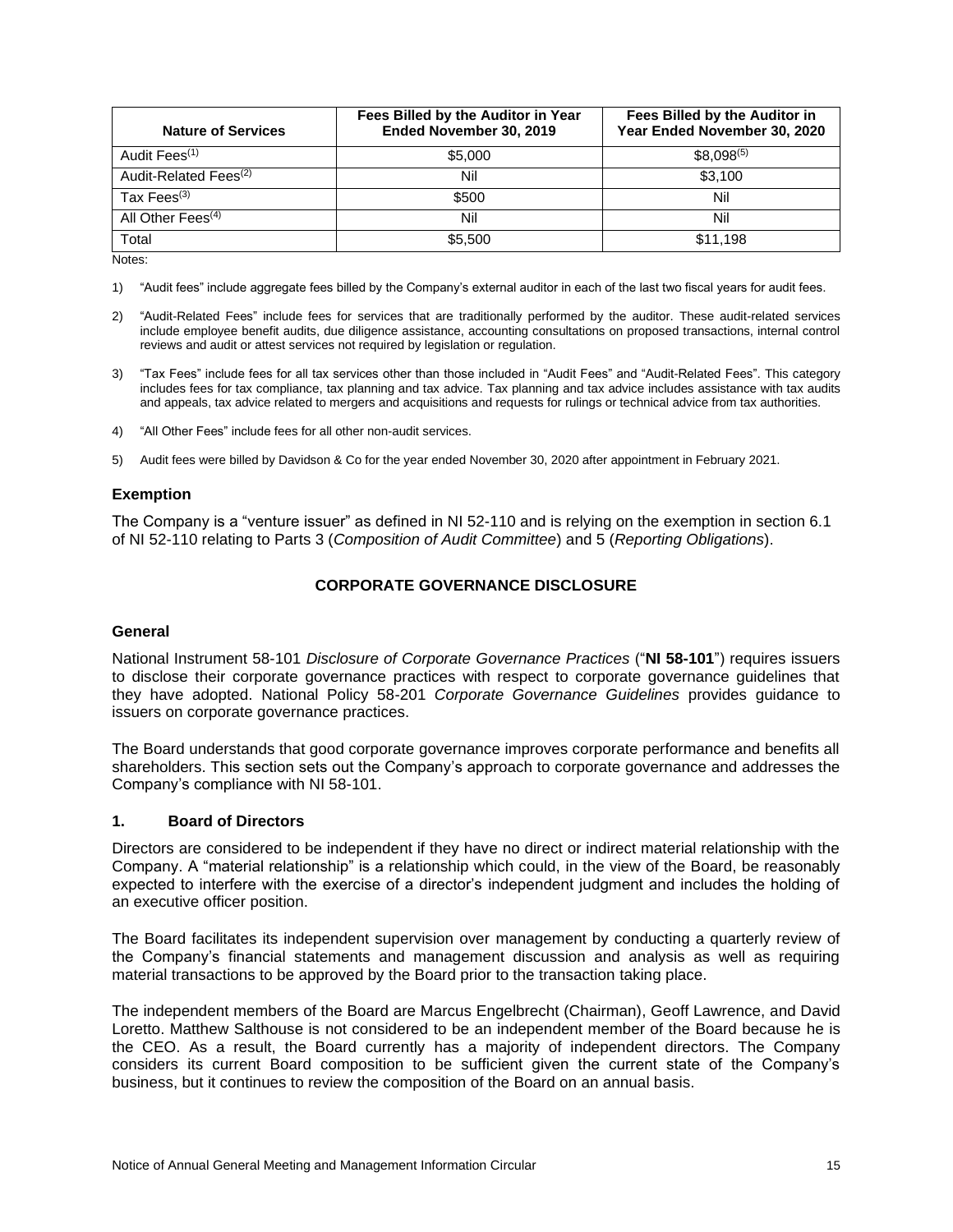Given the size of the Company, the current composition of the Board and the nature of activities to date, the independent members of the Board are not expected to hold regularly scheduled meetings at which non-independent directors and members of management are not in attendance. This practice will be reassessed as the Company grows. In order to facilitate open and candid discussion among independent directors, from time to time as circumstances dictate, the independent directors can request a meeting or a portion thereof to be restricted to independent directors for the purpose of discussing matters independently of management. In addition, independent directors are encouraged to remain in communication with one another between meetings as and when they deem it appropriate.

The Board has appointed Mr. Engelbrecht as Chairman of the Board. Mr. Engelbrecht's role as Chairman of the Board is to provide leadership to the Company's independent directors by encouraging a culture of ethical business conduct. Each member of the Board is encouraged to conduct a self-review to determine if they are providing an effective service regarding both the Company and its shareholders. Should it be deemed that a member of the Board is unable to effectively act on behalf of the Board or in the interests of the Company or its shareholders, the director would be encouraged to resign his or her position on the Board.

# **2. Board Mandate**

The Board has adopted a formal written mandate that outlines its responsibility for the stewardship of the Company and for the oversight of its management and affairs. The Board's mandate is to manage the business and affairs of the Company. While day-to-day management of the Company has been delegated by the Board to executive management, the Board fulfills its responsibility for the broader stewardship of the Company's business and affairs through its regular meetings at which members of management provide reports to the Board with respect to the Company's business and operations, make proposals to the Board and receive the Board's decisions for implementation. Any responsibility that has not been delegated to executive management or a Board committee remains with the full Board.

The Board believes that its approach to corporate governance is appropriate and works effectively for the Company and its shareholders and is consistent with the overall business of the Company and its stage of development.

# **3. Directorships**

David Loretto is currently a director of another issuer that is a reporting issuer (or the equivalent) in a jurisdiction or a foreign jurisdiction. Specifically, Mr. Loretto is a director of Kingfisher Metals Corp. ("**Kingfisher**").

# **4. Orientation and Continuing Education**

The Board provides ad hoc orientation for new directors, which generally consists of providing education regarding directors' responsibilities, corporate governance issues and committee charters. Continuing education opportunities are available to Board members as requested. On occasions where it is considered advisable, the Board will provide directors with information regarding topics of general interest, such as fiduciary duties and continuous disclosure obligations. The Board also ensures that each director is up to date with current information regarding the business of the Company, the role that the director is expected to fulfill and basic procedures and operations of the Board and its committees. Board members are also given access to management and other employees and advisors, who can answer any questions that may arise. Management also updates the Board concerning the status of the Company and, in respect of material transactions, including the review of the Company's financial statements, provides opportunities for Board review and approval by way of directors' consent resolutions.

# **5. Ethical Business Conduct**

The Board is of the view that the fiduciary duties placed on individual directors by the Company's governing corporate legislation and the common law, and the restrictions placed by applicable corporate legislation on an individual director's participation in decisions of the Board in which the director has an interest, are sufficient to ensure that the Board operates independently of management and in the best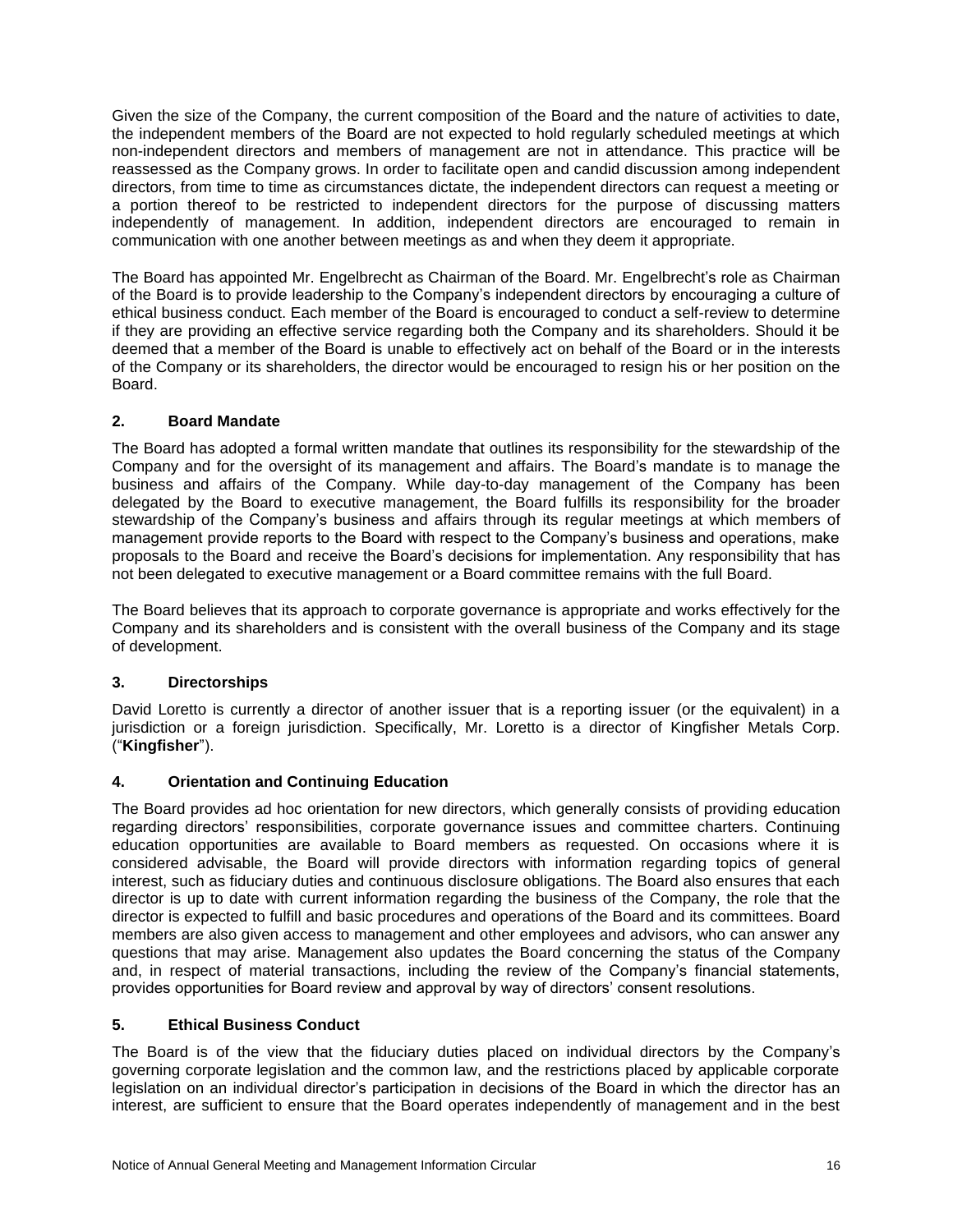interests of the Company. Nevertheless, the Company has adopted a formal written code of business conduct and ethics (the "**Code of Ethics**"), which sets out the ethical and behavioural standards expected of the Company's directors, officers, employees, and contractors. These standards include integrity and objectivity, fair dealing and due care, proper use of the Company's assets, property and information and compliance with applicable laws, regulations, and rules. The Code of Ethics requires all directors, officers, and employees to promptly report potential or suspected violations of the Code of Ethics orally or in writing and, if preferred, anonymously. Concerns may be raised with the CEO or, if related to accounting or auditing matters, with the Audit Committee.

The Board satisfies itself regarding compliance with the Code of Ethics by reasonably ensuring that all directors, officers, and employees receive and become familiar with the Code of Ethics and acknowledge their support and understanding of the Code of Ethics. To ensure independent judgement, directors are required by applicable law and the Code of Ethics to promptly disclose any potential conflict of interest that may arise and, where required by applicable law, to abstain from voting with respect to an agreement or transaction in which they have a material interest. In addition, the Code of Ethics prohibits any director or employee from retaliating or taking adverse action against anyone for raising good faith suspected conduct violations or helping to resolve a conduct concern. The Company will provide a copy of the Code of Ethics, free of charge, upon request to the Company (email: [info@krl.com.sg\)](mailto:info@krl.com.sg).

## **6. Nomination of Directors**

The Compensation and Nomination Committee consists of two (2) independent directors: Marcus Engelbrecht (Chairman) and Geoff Lawrence. Part of the Compensation and Nomination Committee's responsibility is for identifying, assessing, and making recommendations as to candidates qualified for election to the Board and Board committees, and where necessary, develops an orientation and education program for new recruits to the Board. In identifying possible nominees to the Board, the Compensation and Nomination Committee considers the competencies and skills necessary for the Board as a whole, the skills of existing directors and the competencies and skills that each new nominee will bring to the Board, as well as whether or not each nominee will devote sufficient time and resources to the Board. The Compensation and Nominating Committee also considers the size of the Board each year when it considers the number of directors to recommend to the shareholders for election at the shareholders' meeting of the Company, taking into account the number required to carry out the Board's duties effectively and to maintain a diversity of views and experience. In the event of a vacancy on the Board, the Compensation and Nomination Committee evaluates potential candidates on the basis of factors such as their past business experience; their industry knowledge; and their ability to contribute to the success of the Company.

## **7. Compensation**

As at the date of this Information Circular, the Compensation and Nomination Committee consists of Marcus Engelbrecht (Chairman) and Geoff Lawrence each of whom is independent and neither of whom is an officer or employee of the Company or any of its subsidiaries. The Board believes that the Compensation and Nomination Committee collectively has the knowledge, experience and background required to fulfill its mandate. Also, it is notable that Mr. Engelbrecht has experience setting compensation for executives and has knowledge of executive compensation strategies in companies of a similar size to the Company. Part of the Compensation and Nomination Committee's charter mandates is to recommend to the Board the form and amount of compensation to be paid by the Company to the Company's directors for service on the Board and on the Board committees and recommend the structure of the Company's compensation programs, both for management and staff, including base salaries, perquisites and long and short-term incentive compensation, including cash bonuses and Option grants. The Compensation and Nomination Committee is also mandated to review the performance of the CEO and the CFO.

The Compensation and Nomination Committee meets from time to time during the year for the purpose of, among other things, reviewing the overall employee and executive officer compensation program, as well as the adequacy and form of annual compensation for directors to ensure that such compensation realistically reflects the responsibilities and risks involved in being an effective director, and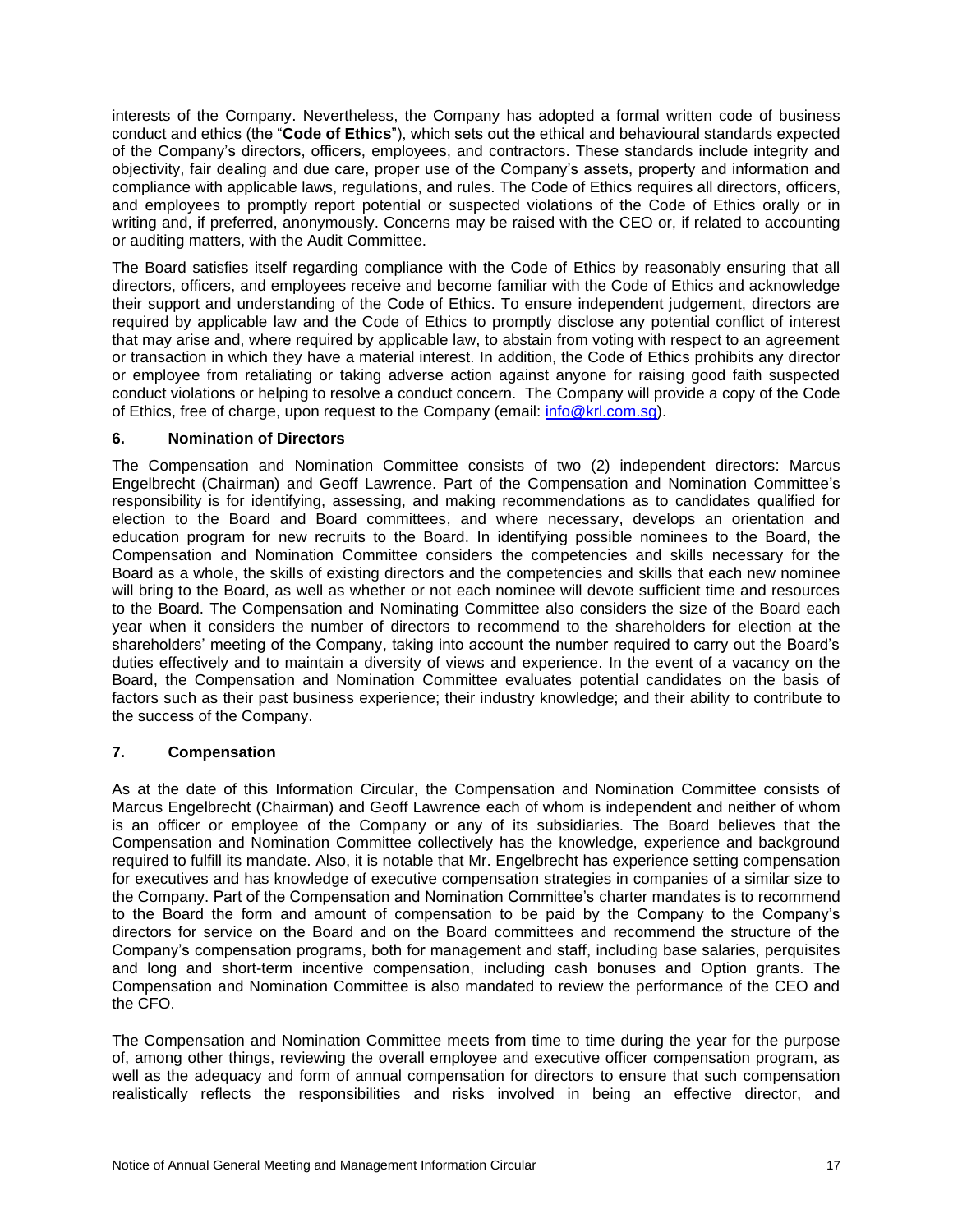recommending the approval of any proposed changes to these compensation programs to the Board. The Compensation and Nomination Committee makes specific recommendations to the Board on base salaries, cash bonuses and Option grants, as applicable. The Compensation and Nomination Committee ensures the total compensation package facilitates the attraction and retention of a strong executive management team and employees. The Board reviews all recommendations of the Compensation and Nomination Committee relating to compensation matters before final approval. The Compensation and Nomination Committee did not retain a compensation consultant or advisor at any time since the beginning of the Company's most recently completed financial year to assist in determining the compensation for any of its directors, executive officers and employees.

## **9. Other Board Committees**

The Board has no committees other than the Audit and Risk Committee and Compensation and Nomination Committee. In light of the Company's stage of development and Board composition, it considers this to be reasonable.

#### **10. Assessments**

The Board does not consider that formal assessments would be useful at this stage of the Company's development. The Board and each individual director are assessed regarding their effectiveness and contribution. The assessment considers: (i) in the case of the Board, its mandate and charter; and (ii) in the case of an individual director, the applicable position description(s), if any, as well as the competencies and skills each individual director is expected to possess.

# **PARTICULARS OF MATTERS TO BE ACTED UPON**

# **1. Receive Financial Statements and Auditor's Report**

The audited consolidated financial statements and the related management discussion and analysis of the Company for the year ended November 30, 2020, and the report of the auditor on those statements will be placed before the Meeting. The financial statements and the related management discussion and analysis for the fiscal year ended November 30, 2020, are available for download without charge from SEDAR at [www.sedar.com.](http://www.sedar.com/)

## **2. Election of Directors**

The Board presently consists of four (4) directors. At the Meeting, it is intended that four (4) directors be elected for the ensuing year. The term of office of each of the four (4) current directors will end at the conclusion of the Meeting. Unless the director's office is earlier vacated in accordance with the provisions of the *Business Corporations Act* (British Columbia) (the "**Act**"), each director elected will hold office until the conclusion of the next shareholders' meeting of the Company, or until their successor is elected or appointed.

The following table sets out the names of management's four (4) nominees for election as director, their jurisdiction of residence, the offices they hold within the Company, their principal occupations, the period of time during which each has been a director of the Company, the number of Common Shares of the Company and its subsidiaries beneficially owned by each, or over which each nominee exercises control or direction, directly or indirectly, and the nominees' membership on committees of the Board as at the date of this Information Circular. The Board does not have an executive committee. There are presently two (2) committees of the Board; namely, the Audit and Risk Committee and the Compensation and Nomination Committee.

In the absence of instructions to the contrary, Proxies given pursuant to the solicitation by the management of the Company will be voted for the nominees listed in this Information Circular. Management does not contemplate that any of the nominees will be unable to serve as a director.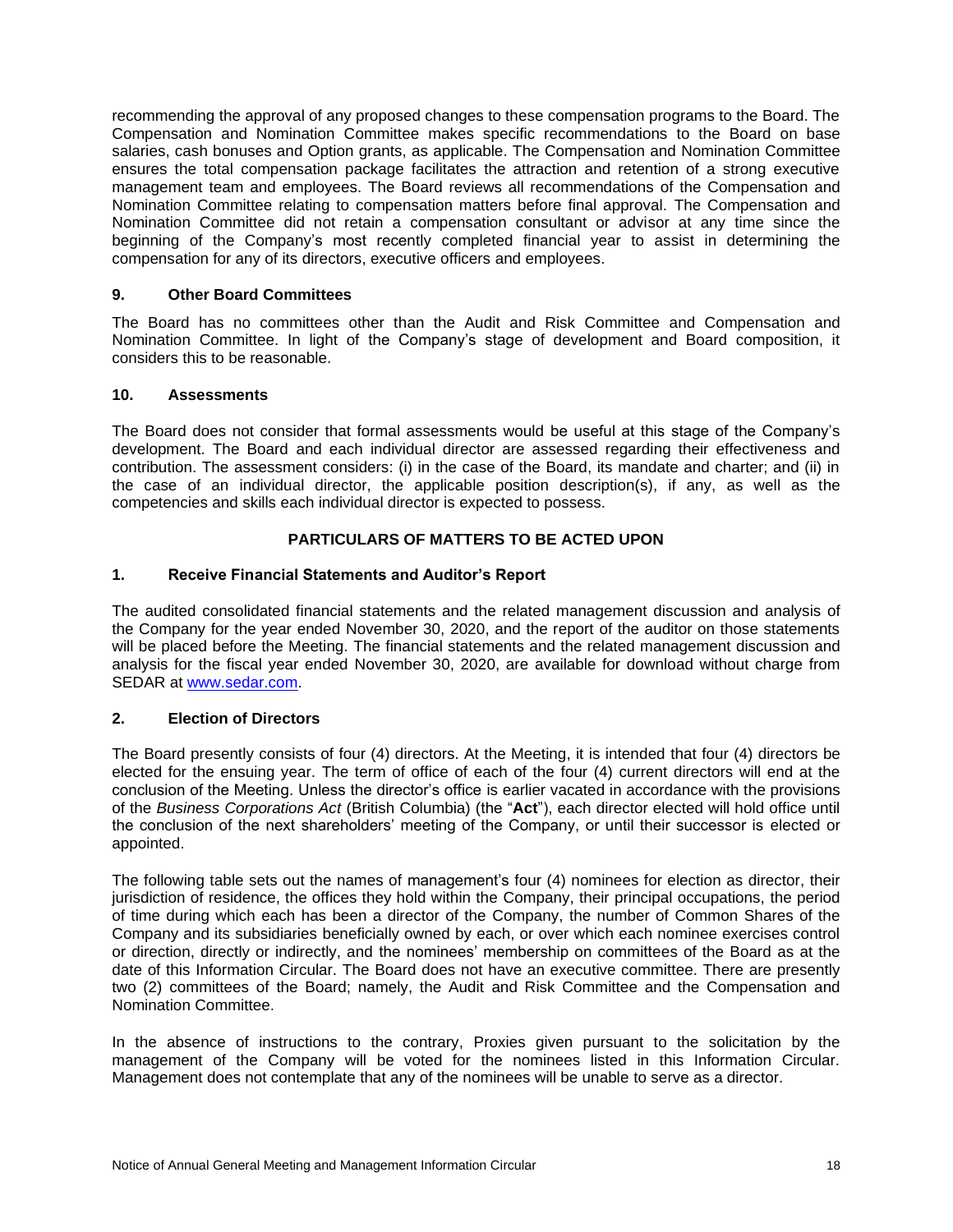| Name, Position with<br>the Company, and<br>$Residence^{(1)}$                                          | <b>Principal Occupation for the</b><br>Past Five Years <sup>(1)</sup>                                                                                                                                                                                                                                                                           | Director of<br>the Company<br>since | <b>Common Shares</b><br><b>Beneficially Owned or</b><br><b>Controlled or Directed,</b><br>Directly or Indirectly <sup>(2)</sup> | <b>Committee</b><br><b>Membership</b>                                                                  |
|-------------------------------------------------------------------------------------------------------|-------------------------------------------------------------------------------------------------------------------------------------------------------------------------------------------------------------------------------------------------------------------------------------------------------------------------------------------------|-------------------------------------|---------------------------------------------------------------------------------------------------------------------------------|--------------------------------------------------------------------------------------------------------|
| Matthew Salthouse<br><b>Chief Executive</b><br><b>Officer and Director</b><br>Singapore,<br>Singapore | Mr. Salthouse has been the<br>Commercial/Mining Director for<br>Pacific Energy Consulting Ltd.<br>("PEC") and has previously held<br>senior executive roles in various<br>public mining ventures,<br>including OceanaGold<br>Corporation (TSX: OGC),<br>Archipelago Resources plc and<br>REA Holdings plc.                                      | December 3,<br>2020                 | 3,209,365                                                                                                                       | Nil                                                                                                    |
| Marcus Engelbrecht<br>Chairman and<br>Director<br>Melbourne, Australia                                | Mr. Engelbrecht was the CFO<br>for the BHP Diamonds and<br>Specialty Products group with<br>global responsibilities across six<br>continents. Mr. Engelbrecht later<br>went on to be CFO/Acting CEO<br>for OceanaGold Corporation<br>(TSX: OGC) and Managing<br>Director of Archipelago<br>Resources plc and several other<br>listed companies. | December 3,<br>2020                 | Nil                                                                                                                             | <b>Audit and Risk</b><br>Committee $(3)$<br>Compensation<br>and Nomination<br>Committee <sup>(4)</sup> |
| <b>Geoff Lawrence</b><br>Director<br>Singapore,<br>Singapore                                          | Mr. Lawrence is the current<br>CEO of PEC in Papua New<br>Guinea. Mr. Lawrence brings a<br>wealth of knowledge to<br>operating in Papua New<br>Guinea, the Pacific Islands, and<br>South East Asia, having<br>amassed an extensive list of key<br>government and corporate<br>contacts within those areas.                                      | December 3,<br>2020                 | 12,105,540                                                                                                                      | Audit and Risk<br>Committee<br>Compensation<br>and Nomination<br>Committee                             |
| David Loretto<br>Director<br>Squamish, British<br>Columbia                                            | Mr. Loretto is an exploration<br>geologist and entrepreneur. Mr.<br>Loretto currently serves as<br>President and a director for<br>Kingfisher, was a director for<br>LQwD FinTech Corp. ("LQWD")<br>(TSX-V: LQWD).                                                                                                                              | July 4, 2018                        | 40,000                                                                                                                          | <b>Audit and Risk</b><br>Committee                                                                     |

Notes:

1) Information as to position with the Company, residence and principal occupation has been furnished by the respective director individually. See also "*Information Regarding Management's Nominees for Election to the Board*" below.

2) Information as to Common Shares beneficially owned or controlled has been furnished by the respective director individually. The directors do not hold shares in any subsidiary of the Company.

- 3) Chairman of the Audit and Risk Committee.
- 4) Chairman of the Compensation and Nomination Committee.

Biographical summaries and other required information about each of the nominees for election as directors are set out below in the section entitled "*Information Regarding Management's Nominees for Election to the Board*."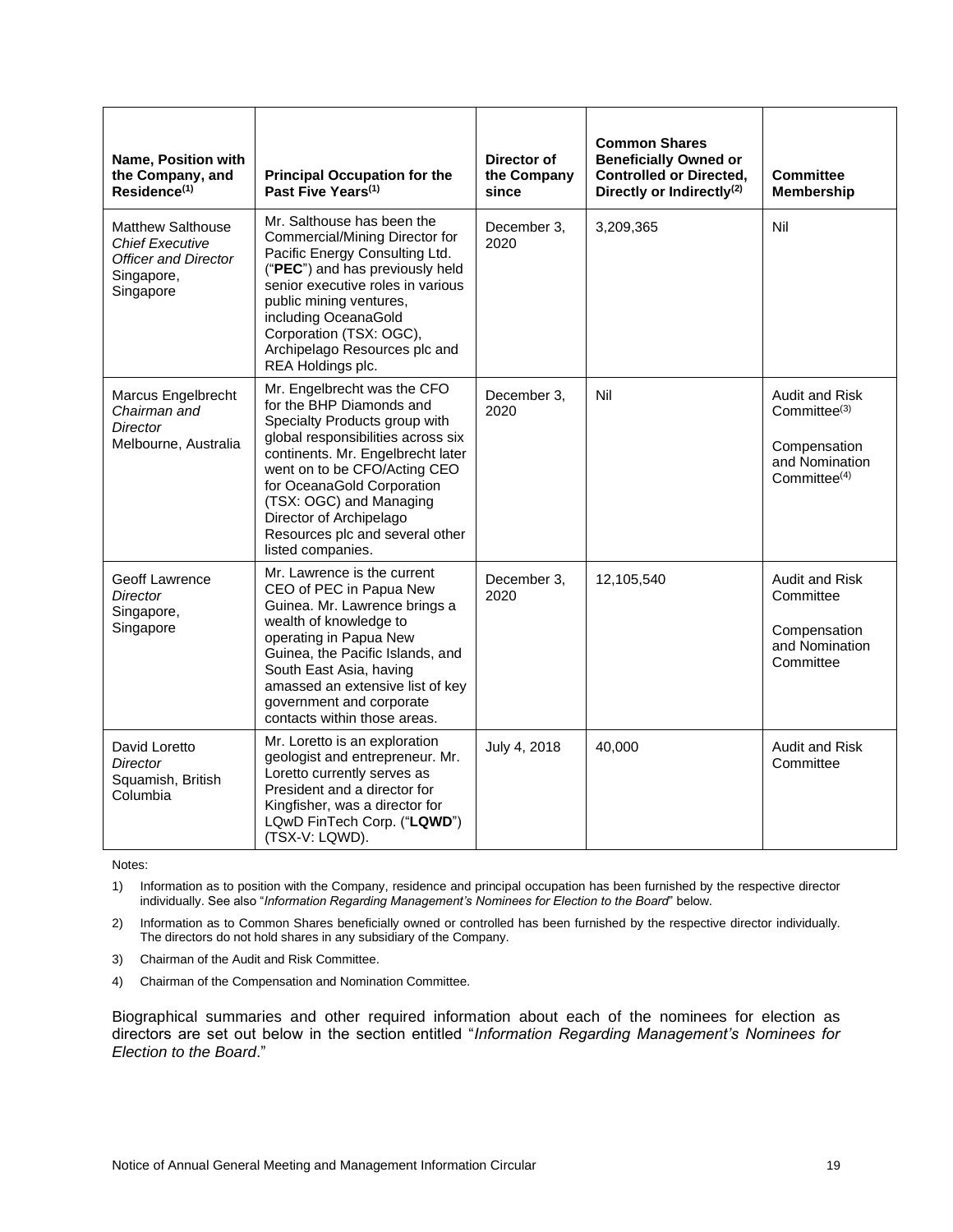## *Corporate Cease Trade Orders or Bankruptcies*

To the best of management's knowledge, no proposed director of the Company is, as at the date of this Information Circular, or has been, within the last ten (10) years, a director, chief executive officer or chief financial officer of any company (including the Company) that:

- (a) was subject to a cease trade order, an order similar to a cease trade order or an order that denied the relevant company access to any exemption under securities legislation, that was in effect for a period of more than thirty (30) consecutive days that was issued while the proposed director was acting in that capacity as director, chief executive officer or chief financial officer; or
- (b) was subject to a cease trade order, an order similar to a cease trade order or an order that denied the relevant company access to any exemption under securities legislation, that was in effect for a period of more than thirty (30) consecutive days that was issued after the proposed director ceased to be a director, chief executive officer, or chief financial officer and which resulted from an event which occurred while the proposed director was acting in the capacity as director, chief executive officer or chief financial officer.

Except as provided herein, to the best of management's knowledge, no proposed director is, as at the date of this Information Circular, or has been within the last ten (10) years, a director or executive officer of any company (including the Company) that, while the proposed director was acting in that capacity, or within a year of that person ceasing to act in that capacity, became bankrupt, made a proposal under any legislation relating to bankruptcy or insolvency or was subject to or instituted any proceedings, arrangement or compromise with creditors or had a receiver, receiver manager or trustee appointed to hold its assets.

To the best of management's knowledge, no proposed director of the Company has, within the last ten (10) years, become bankrupt, made a proposal under any legislation relating to bankruptcy or insolvency, or become subject to or instituted any proceedings, arrangement or compromise with creditors, or had a receiver, receiver manager or trustee appointed to hold the assets of the proposed director.

To the best of management's knowledge, no proposed director of the Company has been subject to: (a) any penalties or sanctions imposed by a court relating to securities legislation or by a securities regulatory authority or has entered into a settlement agreement with a securities regulatory authority; or (b) any other penalties or sanctions imposed by a court or regulatory body that would likely be considered important to a reasonable securityholder in deciding whether to vote for a proposed director.

#### *Information Regarding Management's Nominees for Election to the Board*

The following biographical information about management's nominees for election to the Board has been supplied by the respective nominees:

# *Matthew Salthouse*

Mr. Salthouse has over 25 years of executive experience in the natural resource sector and has been integral in developing and operating gold mines across Asia Pacific, including the Didipio and Toka Tindung gold mines. He has successfully originated and executed a range of capital market and corporate development initiatives, focusing on commodities and mining in Asia Pacific. Mr. Salthouse has been the current Commercial/Mining Director for PEC and has previously held senior executive roles in various public mining ventures, including OceanaGold Corporation (TSX: OGC), Archipelago Resources plc and REA Holdings plc. Mr. Salthouse holds a B.Ec. and LL.B. from Monash University.

#### *Marcus Engelbrecht*

Mr. Engelbrecht is a Canadian born mining executive with 37 years of experience in the industry. He was the CFO for the BHP Diamonds and Specialty Products group with global responsibilities across six continents. Mr. Engelbrecht later went on to be CFO/Acting CEO for OceanaGold Corporation (TSX: OGC) and Managing Director of Archipelago Resources plc and several other listed companies. He has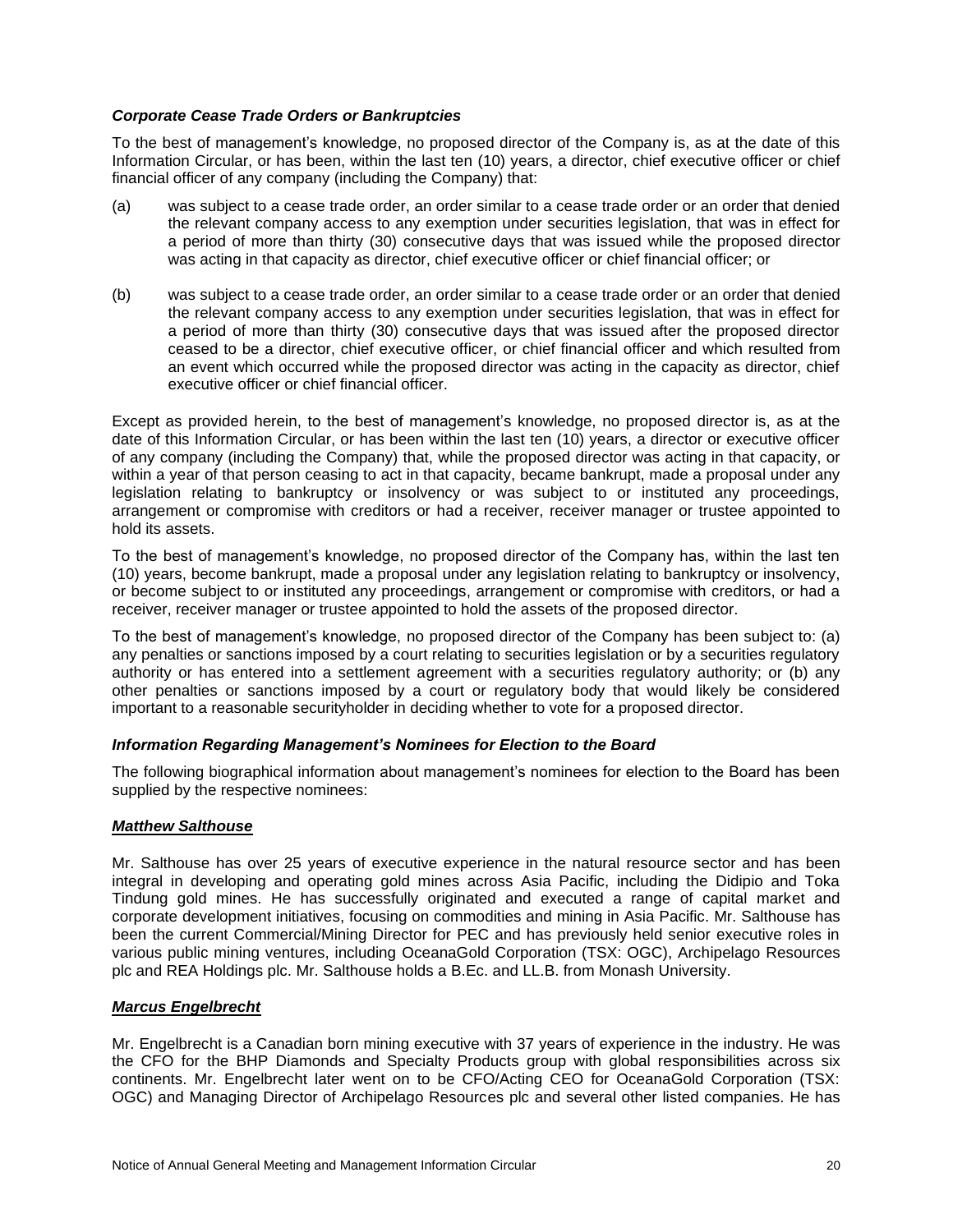extensive board and corporate experience with a detailed understanding of how to operate in developing countries; having overseen the successful commissioning of the Toka Tindung gold mine, amongst other projects.

# *Geoff Lawrence*

Mr. Lawrence has over 18 years of executive experience in the managed services and energy sector, most recently over the last 7 years as the CEO of PEC in Papua New Guinea. Under the guidance of Mr. Lawrence, PEC has emerged as the lead mid-market EPC contractor in Papua New Guinea, delivering significant projects of national interest, including a newly constructed 45 MW gas fired power station located in Port Moresby. Mr. Lawrence brings a wealth of knowledge to operating in Papua New Guinea, the Pacific Islands, and Southeast Asia, having amassed an extensive list of key government and corporate contacts within those areas.

## *David Loretto*

Mr. Loretto is an exploration geologist and entrepreneur, having received a B.Sc (Hons) in Geological Sciences from Queen's University and was an exploration team member on the Brucejack deposit with Pretium Resources Inc. (TSX: PVG). Mr. Loretto currently serves as President and a director for Kingfisher, as well as a director for LQWD (TSX-V: LQWD).

The Board does not contemplate that any of its nominees will be unable to serve as a director, but if for any reason that should occur, the persons named in the Proxy shall have the right to use their discretion to vote for a properly qualified substitute.

It is expected that the nominees set forth in this Information Circular will, upon their re-election, continue to serve as directors of the Company until the conclusion of the next shareholders' meeting of the Company.

# **3. Appoint Auditors and Authorize Directors to Fix Remuneration**

The management of the Company intends to nominate Davidson & Company LLP ("**Davidson**") for appointment as auditor of the Company. Proxies given pursuant to the solicitation by the management of the Company will, on any poll, be voted as directed and, if there is no direction, voted for the appointment of Davidson as auditor of the Company to hold office until the close of the next shareholders' meeting of the Company, at a remuneration to be fixed by the directors.

#### **4. Approval of Stock Option Plan**

The Stock Option Plan permits the issuance of up to an aggregate of 10% of the issued and outstanding Common Shares from time to time pursuant to the exercise of Options granted under the Stock Option Plan. This is a "rolling" plan as the number of Common Shares reserved for issuance pursuant to the grant Options will increase as the Company's Common Shares increases.

A copy of the Stock Option Plan is attached hereto as Appendix "B" to this Information Circular and the highlights of the Stock Option Plan are as follows:

1. The maximum number of Common Shares that may be issued upon the exercise of Options granted under the Stock Option Plan shall not exceed 10% of the issued and outstanding Common Shares of the Company at the time of grant, the exercise price of which, as determined by the Board in its sole discretion, shall not be less than the closing price of the Company's shares traded through the facilities of the TSX-V prior to the announcement of the Option grant, or, if the Common Shares are no longer listed for trading on the TSX-V, then such other exchange or quotation system on which the shares are listed or quoted for trading.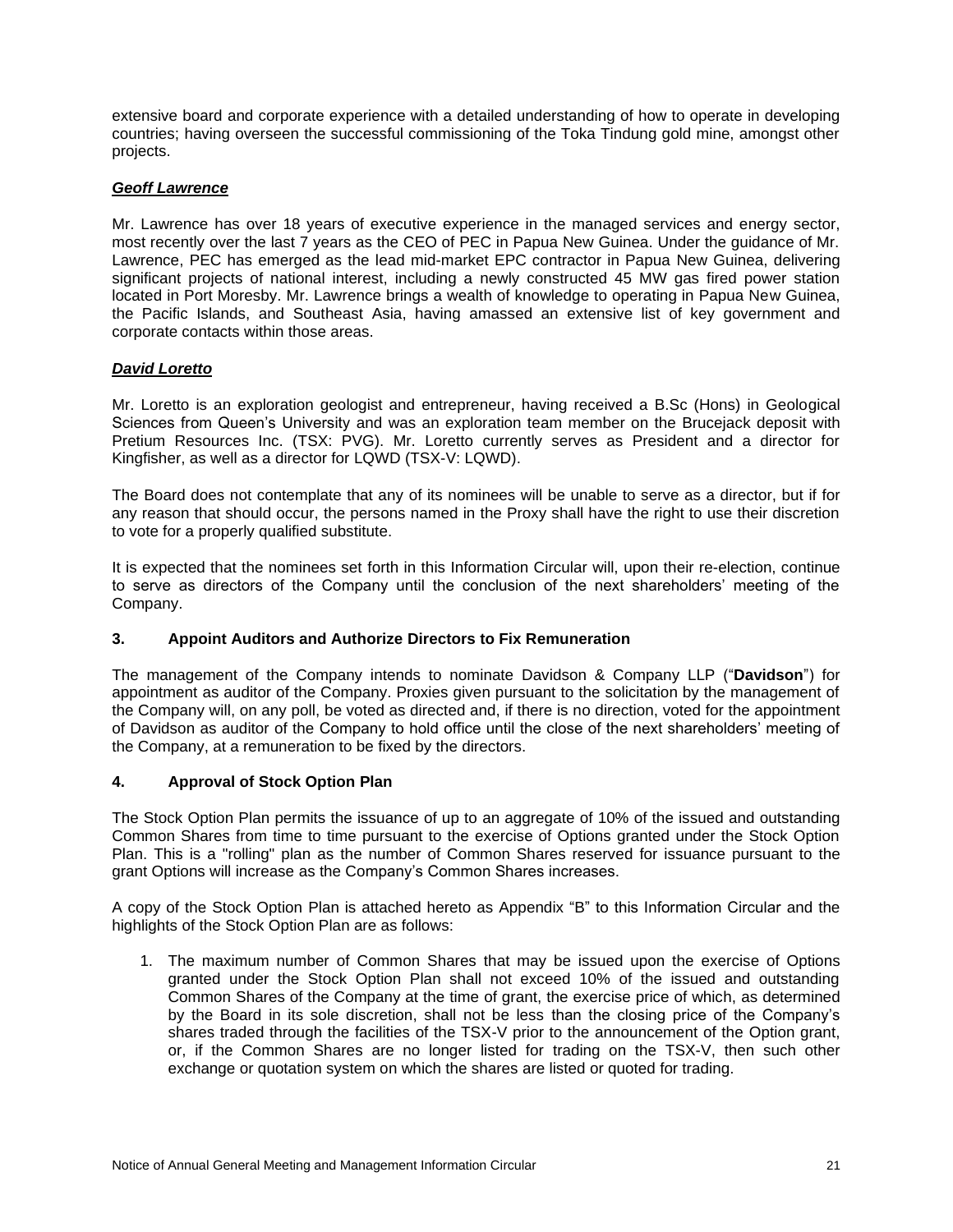- 2. The Board shall not grant Options to any one person in any 12-month period which will, when exercised, exceed 5% of the issued and outstanding Common Shares of the Company or to any one consultant or to those persons employed by the Company who perform investor relations services which will, when exercised, exceed 2% of the issued and outstanding shares of the Company.
- 3. Upon expiry of an Option, or in the event an Option is otherwise terminated for any reason, the number of Common Shares in respect of the expired or terminated option shall again be available for the purposes of the Stock Option Plan. All Options granted under the Stock Option Plan may not have an expiry date exceeding ten (10) years from the date on which the Board grant and announce the granting of the Option.
- 4. If the Option holder ceases to be a director of the Company or ceases to be employed by the Company (other than by reason of death), or ceases to be a consultant of the Company as the case may be, then the option granted shall expire on no later than the  $90<sup>th</sup>$  day following the date that the Option holder ceases to be a director, ceases to be employed by the Company or ceases to be a consultant of the Company, subject to the terms and conditions set out in the Stock Option Plan, provided that if the option holder was engaged to provide investor relations services, such holder has 30 days from the date of cessation, subject to expiry date of the stock options.

The Company is proposing to amend the Stock Option Plan to provide clarity to the change of the Company's name to "Kainantu Resources Ltd." following the completion by the Company of its qualifying transaction. In this regard, the Company proposes that references to PLB Capital Corp. in the Stock Option Plan be deleted and replaced by Kainantu Resources Ltd.

At the Meeting, shareholders will be asked to consider, and if deemed appropriate, to pass with or without variation, the following ordinary resolution (the "**Stock Option Plan Approval Resolution**"):

# "**BE IT RESOLVED THAT:**

- 1. the Stock Option Plan of the Company, as described in the Information Circular and substantially in the form attached as Appendix "B", be and it is hereby approved; and
- 2. any director or officer of the Company be and is hereby authorized and directed to take all such action and execute and deliver all such documents as any such director or officer may, in his or her sole discretion, determine are necessary, desirable or useful to implement the foregoing resolutions."

An ordinary resolution is a resolution passed by a simple majority of the votes cast in person or by proxy. Unless otherwise indicated, the persons designated as proxyholders in the accompanying Proxy intend to vote the Common Shares represented by each properly executed Proxy **FOR** the Stock Option Plan Approval Resolution.

The Stock Option Plan will continue to benefit the shareholders of the Company by aligning the interests of the Company's officers, employees, consultants and other eligible service providers with those of the shareholders of the Company and providing a long-term incentive to reward the Company's officers, employees, consultants and other eligible service providers for their contribution to the generation of shareholder value.

**The Board recommends that shareholders vote FOR the Stock Option Plan Approval Resolution. Unless otherwise instructed, Common Shares represented by proxies in favor of management will be voted FOR the Stock Option Plan Approval Resolution.**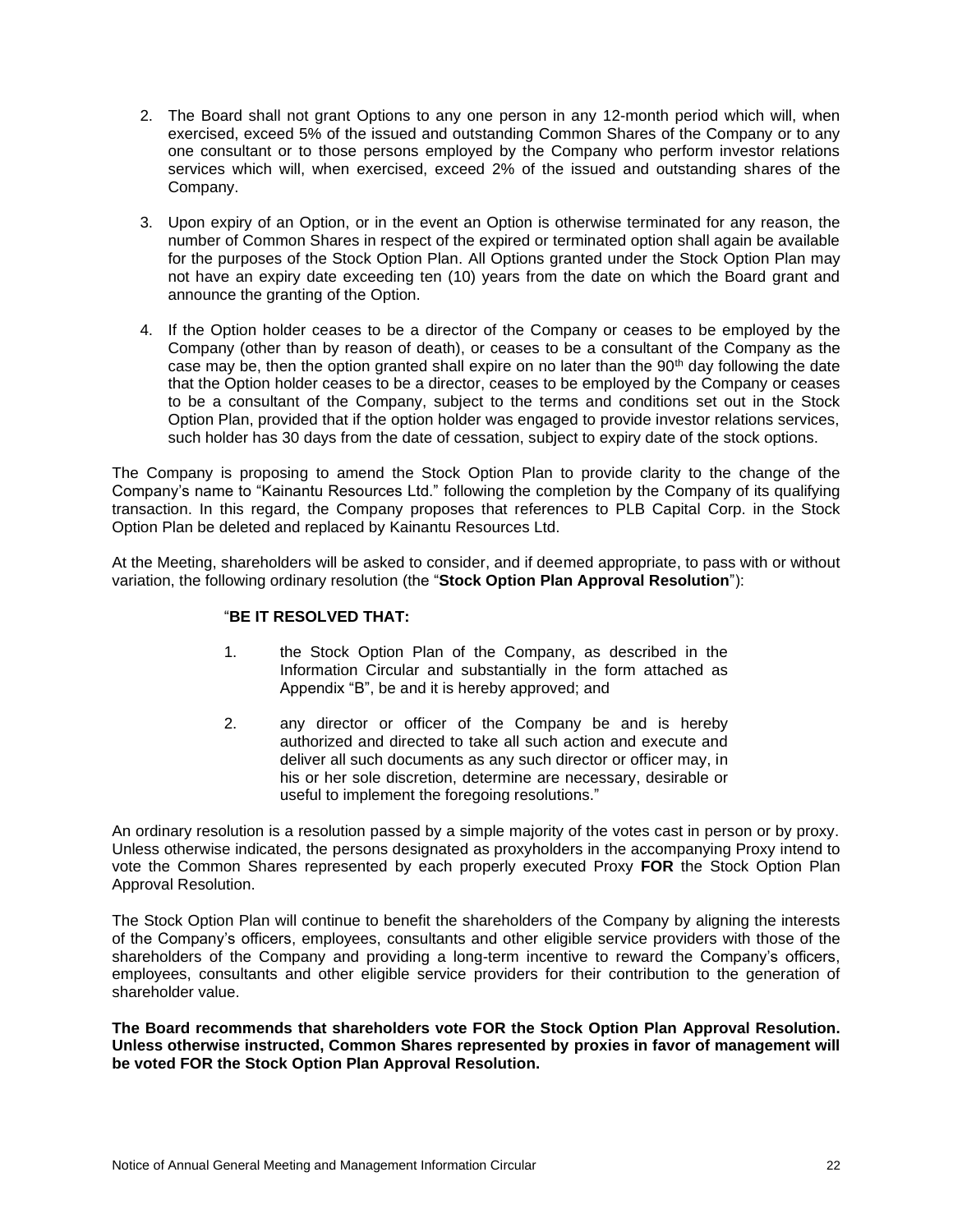#### **OTHER MATTERS**

The Board is not aware of any other matters which they anticipate will come before the Meeting as of the date of mailing of this Information Circular. If any other matters properly come before the Meeting, the Common Shares represented by the Proxy solicited hereby will be voted on such matters in accordance with the best judgment of the persons voting the Proxy, subject to instructions on the face of the Proxy to the contrary.

#### **ADDITIONAL INFORMATION**

Financial information is provided in the Company's comparative annual financial statements and management discussion and analysis for its most recently completed financial year. Additional information relating to the Company is also available on SEDAR at [www.sedar.com](http://www.sedar.com/) and may be downloaded free of charge.

The Company will provide to any shareholder, free of charge, upon request to the Company, (email: [info@krl.com.sg\)](mailto:info@krl.com.sg), a copy of any year end and interim financial statements of the Company and management's discussion and analysis filed with the applicable securities regulatory authorities during the past three years.

## **BOARD APPROVAL**

The contents of this Information Circular and its distribution to shareholders have been approved by the Board.

**DATED** at Vancouver, British Columbia September 23, 2021.

*"Matthew Salthouse"*

**Matthew Salthouse Chief Executive Officer**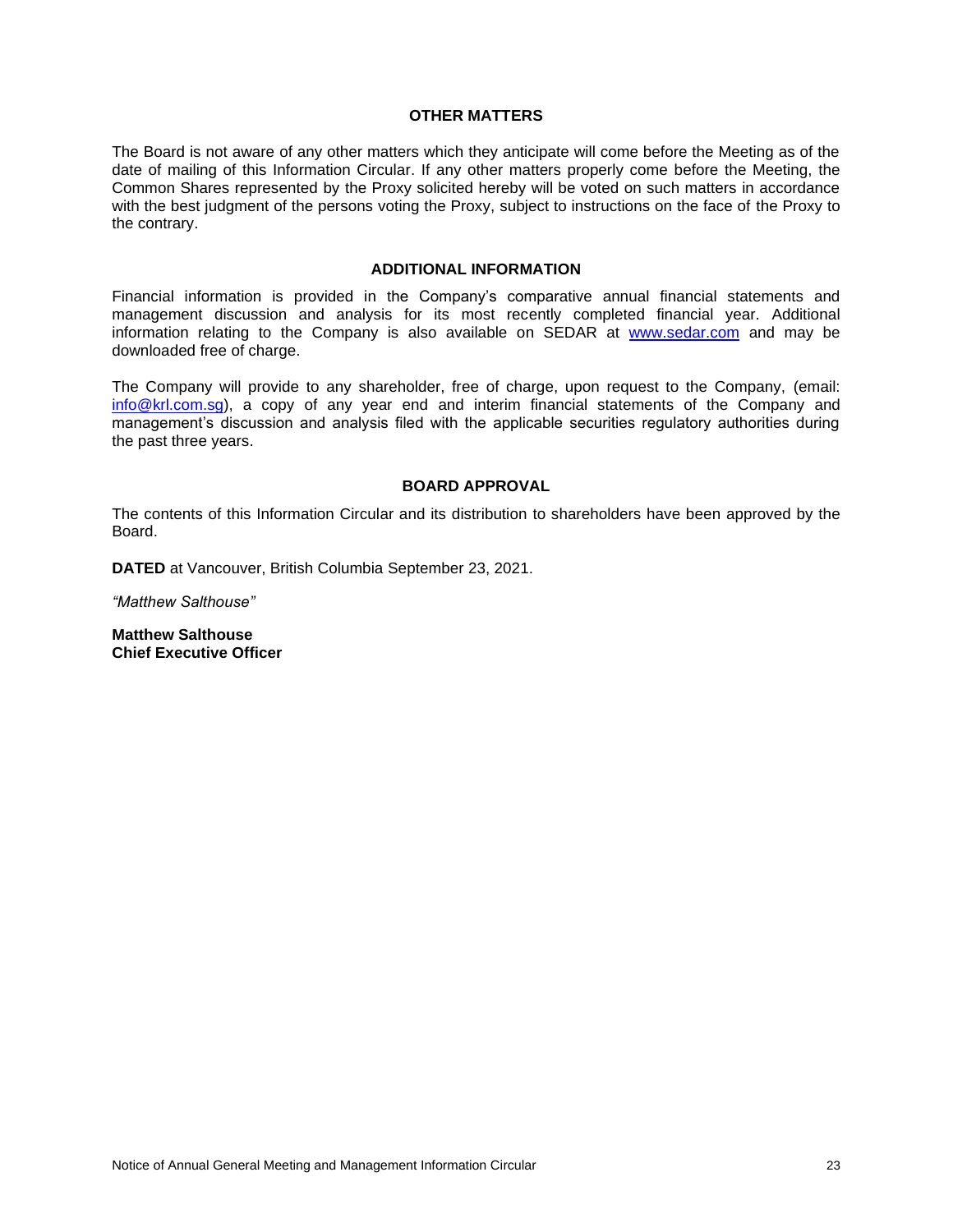# **APPENDIX "A"**

# **AUDIT AND RISK COMMITTEE CHARTER**

## **1.0 Purpose of the Committee**

1.1 The Audit and Risk Committee represents the Board in discharging its responsibility relating to the accounting, reporting and financial practices of the Company and its subsidiaries, and has general responsibility for oversight of internal controls, accounting and auditing activities and legal compliance of the Company and its subsidiaries. The Audit and Risk Committee also has the responsibility to identify and understand the principal risks to the Company and its business and to report such risks to the Board to ensure there are systems in place to effectively monitor and manage those risks with a view to the long-term viability of the Company and in order to achieve its long-term strategic objectives.

## **2.0 Members of the Committee**

2.1 The Audit and Risk Committee shall consist of no less than three Directors a majority of whom shall be "independent" as defined under National Instrument 52-110, while the Company is in the developmental stage of its business. The members of the Committee shall be selected annually by the Board and shall serve at the pleasure of the Board.

2.2 Each Member of the Audit and Risk Committee must be "financially literate" as defined under Multilateral Instrument 52-110, having sufficient accounting or related financial management expertise to read and understand a set of financial statements, including the related notes, that present a breadth and level of complexity of the accounting issues that are generally comparable to the breadth and complexity of the issues that can reasonably be expected to be raised by the Company's financial statements.

#### **3.0 Meeting Requirements**

3.1 The Committee will, where possible, meet on a regular basis, and will hold special meetings as it deems necessary or appropriate in its judgment. Meetings may be held in person or telephonically and shall be at such times and places as the Committee determines. Without meeting, the Committee may act by unanimous written consent of all members which shall constitute a meeting for the purposes of this charter.

3.2 A majority of the members of the Committee shall constitute a quorum.

# **4.0 Duties and Responsibilities**

The Audit and Risk Committee's function is one of oversight only and shall not relieve the Company's management of its responsibilities for preparing financial statements which accurately and fairly present the Company's financial results and conditions or the responsibilities of the external auditors relating to the audit or review of financial statements. Specifically, the Audit Committee will:

- (a) have the authority with respect to the appointment, retention or discharge of the independent public accountants as auditors of the Company (the "auditors") who perform the annual audit in accordance with applicable securities laws, and who shall be ultimately accountable to the Board through the Audit and Risk Committee;
- (b) review with the auditors the scope of the audit and the results of the annual audit examination by the auditors, including any reports of the auditors prepared in connection with the annual audit;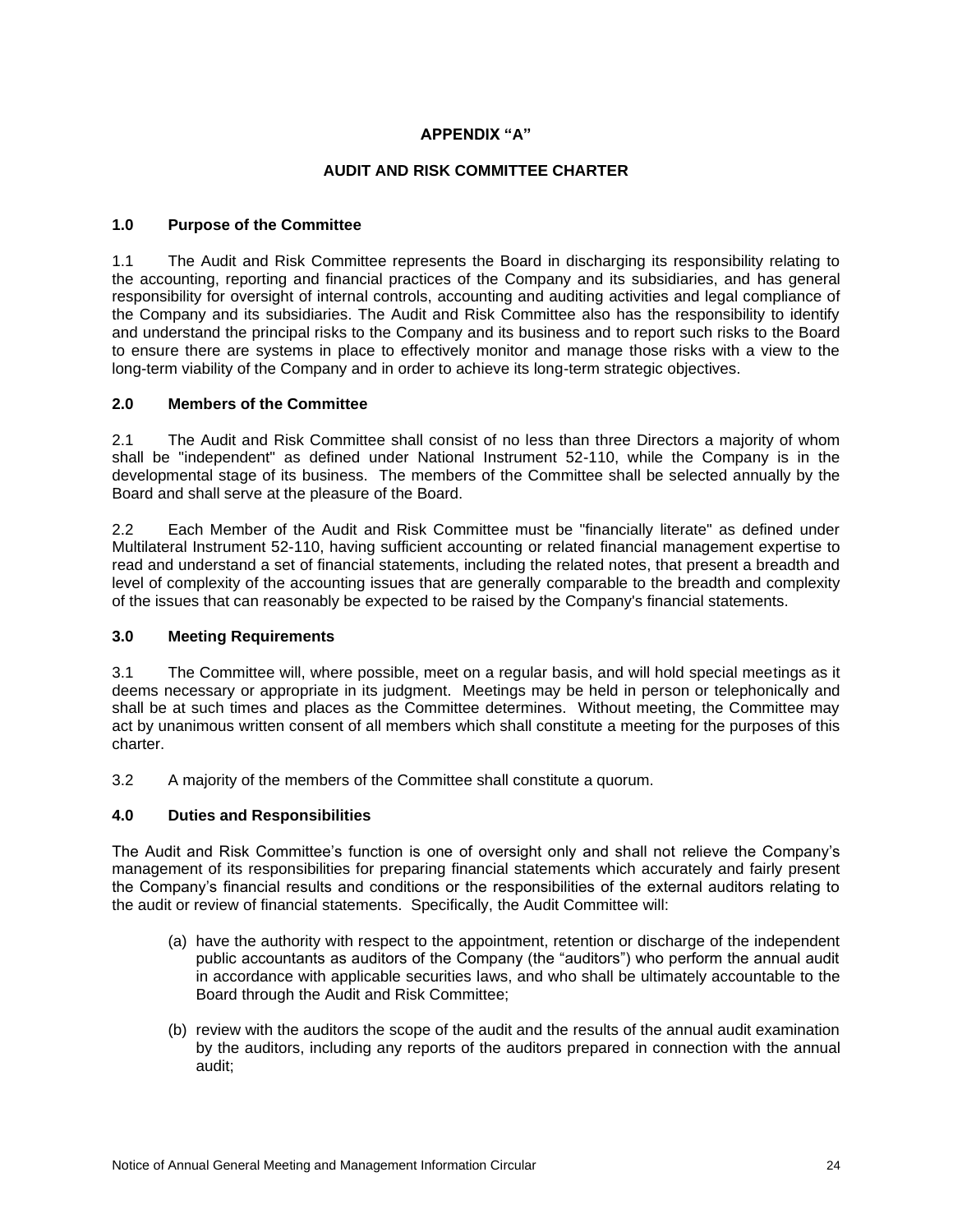- (c) review information, including written statements from the auditors, concerning any relationships between the auditors and the Company or any other relationships that may adversely affect the independence of the auditors and assess the independence of the auditors;
- (d) review and discuss with management and the auditors the Company's audited financial statements and accompanying Management's Discussion and Analysis of Financial Conditions ("MD&A"), including a discussion with the auditors of their judgments as to the quality of the Company's accounting principles and report on them to the Board;
- (e) review and discuss with management the Company's interim financial statements and interim MD&A and report on them to the Board;
- (f) pre-approve all auditing services and non-audit services provided to the Company by the auditors to the extent and in the manner required by applicable law or regulation. In no circumstances shall the auditors provide any non-audit services to the Company that are prohibited by applicable law or regulation;
- (g) evaluate the external auditor's performance for the preceding fiscal year, reviewing their fees and making recommendations to the Board;
- (h) periodically review the adequacy of the Company's internal controls and ensure that such internal controls are effective;
- (i) review changes in the accounting policies of the Company and accounting and financial reporting proposals that are provided by the auditors that may have a significant impact on the Company's financial reports, and report on them to the Board;
- (j) oversee and annually review the Company's Code of Business Conduct and Ethics;
- (k) approve material contracts where the Board of Directors determines that it has a conflict;
- (l) establish procedures for the receipt, retention and treatment of complaints received by the Company regarding the audit or other accounting matters;
- (m) where unanimously considered necessary by the Audit Committee, engage independent counsel and/or other advisors at the Company's expense to advise on material issues affecting the Company which the Audit Committee considers are not appropriate for the full Board;
- (n) satisfy itself that management has put into place procedures that facilitate compliance with the provisions of applicable securities laws and regulation relating to insider trading, continuous disclosure and financial reporting;
- (o) review and monitor all related party transactions which may be entered into by the Company;
- (p) periodically review the Company's risk governance framework and the guidelines, policies, and processes for monitoring and mitigating risks, which are available, including management's views on acceptable and appropriate levels of exposures, as well as regularly discuss major risk exposures and the steps management has taken to monitor and control such exposures, and review and discuss with management, the risks associated with cross border operations in line with international corruption/fraud legislation, and report to the Board any significant matters; and
- (q) periodically review the adequacy of its charter and recommending any changes thereto to the Board.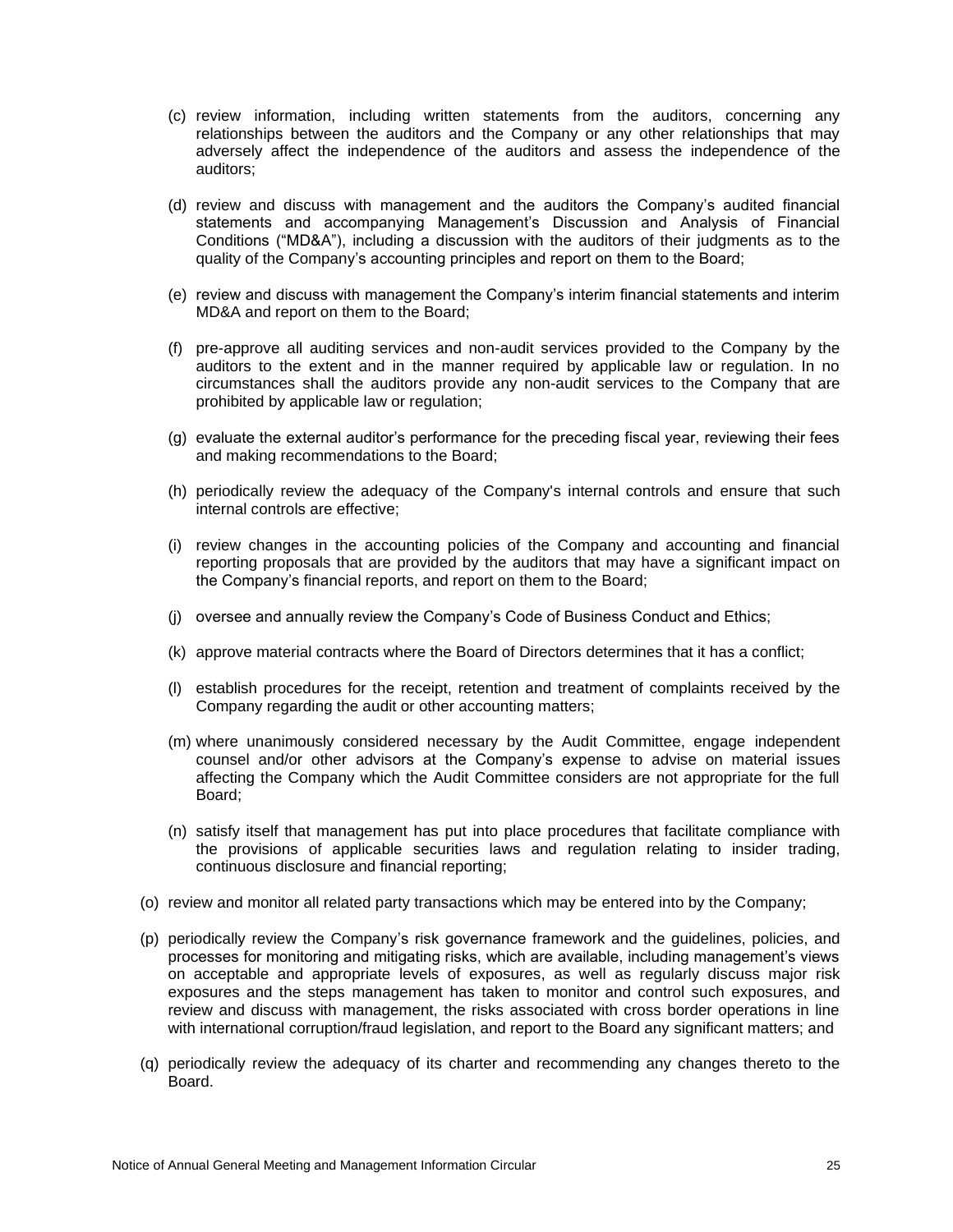## **5.0 Miscellaneous**

5.1 Nothing contained in this Charter is intended to extend applicable standards of liability under statutory or regulatory requirements for the directors of the Company or members of the Committee. The purposes and responsibilities outlined in this Charter are meant to serve as guidelines rather than as inflexible rules and the Committee is encouraged to adopt such additional procedures and standards as it deems necessary from time to time to fulfill its responsibilities.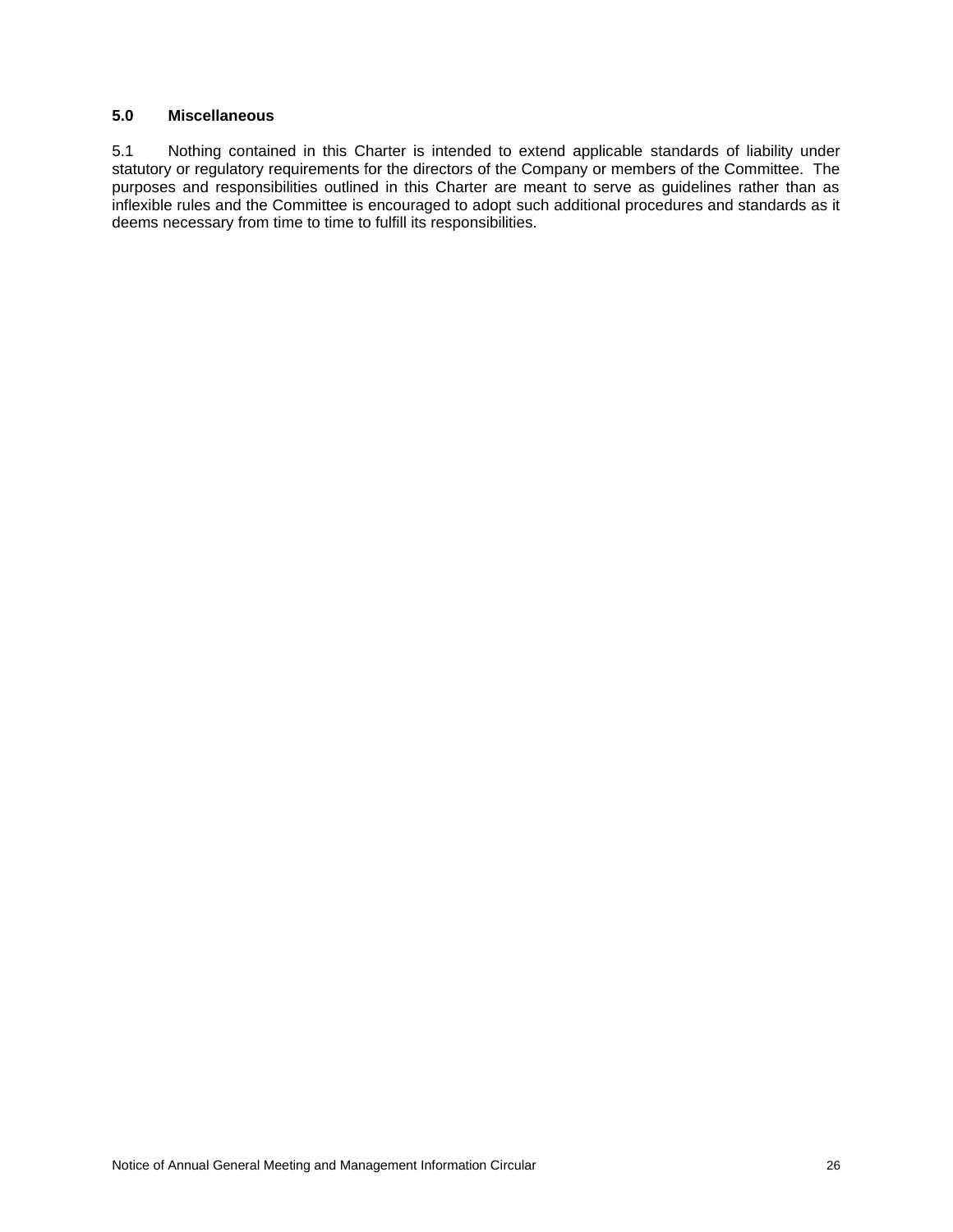#### **APPENDIX "B"**

#### **STOCK OPTION PLAN**

#### **PART 1 INTERPRETATION**

1.01 Definitions In this Plan the following words and phrases shall have the following meanings, namely:

- (a) "Award Date" means the date on which the Board grants and announces a particular Option;
- (b) "Board" means the board of directors of the Company and includes any committee of directors appointed by the directors as contemplated by to Section 3.01 hereof;
- (c) "Company" means KAINANTU RESOURCES LTD.;
- (d) "Consultant" means an individual who provides consulting, technical, management or other services to the Company or any of its subsidiaries and who is permitted by Exchange Policy and by Securities Laws to receive, either directly or through a company, shares or options of the Company in exchange for services;
- (e) "Director" means any director of the Company or of any of its subsidiaries;
- (f) "Discounted Market Price" has the meaning ascribed thereto in Exchange Policy;
- (g) "Employee" means any individual in the employment of the Company or any of its subsidiaries or of a company providing management or administrative services to the Company;
- (h) "Exchange" means the TSX Venture Exchange and any other stock exchange on which the Shares are listed for trading;
- (i) "Exchange Policy" means the policies, bylaws, rules and regulations of the Exchange governing the granting of options by the Company, as amended from time to time;
- (j) "Exercise Notice" means the notice respecting the exercise of an Option, in the form set out as Schedule "B" hereto, duly executed by the Option Holder;
- (k) "Exercise Price" means the price at which an Option may be exercised as determined in accordance with section 4.01;
- (l) "Expiry Date" means not later than ten years from the date of grant of the option or such shorter period as prescribed by the Exchange;
- (m) "Insider" has the meaning ascribed thereto in the Securities Act (British Columbia);
- (n) "Joint Actor" means a person acting "jointly or in concert with" another person as that phrase is interpreted in section 96 of the *Securities Act*;
- (o) "Option Certificate" means the certificate, substantially in the form set out as Schedule "A" hereto, evidencing an Option;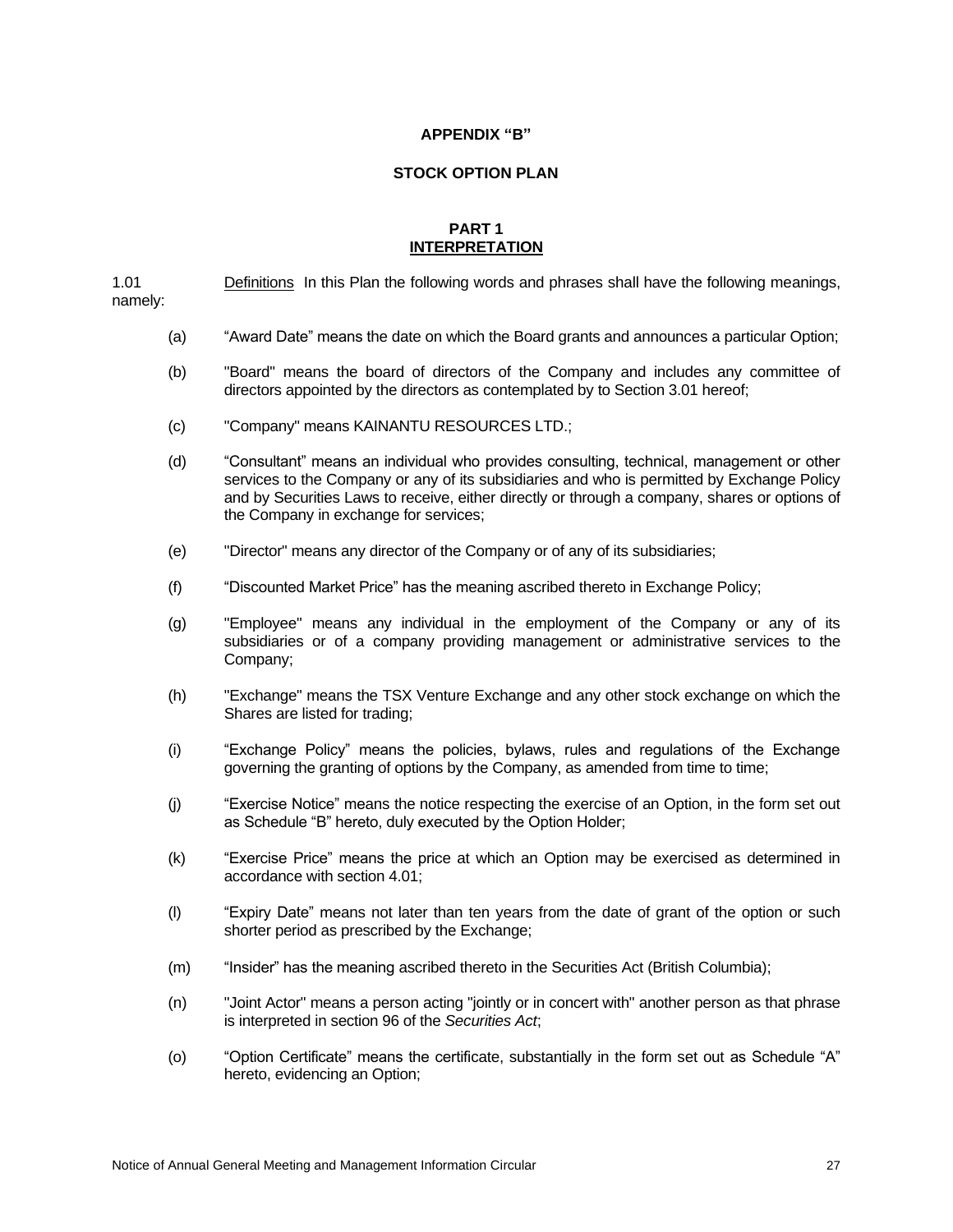- (p) "Option Holder" means a current or former Director, Employee or Consultant who holds an unexercised and unexpired Option;
- (q) "Option Price" means the price at which options may be granted in accordance with Exchange Policy and Securities Laws;
- (r) "Officer" means any senior officer of the Company or of any of its subsidiaries as defined in the *Securities Act* (British Columbia);
- (s) "Outstanding Issue" is determined by Exchange Policy and by Securities Laws;
- (t) "Plan" means this stock option plan as from time to time amended;
- (u) "Qualifying Transaction" has the meaning determined by Exchange Policy;
- (v) "*Securities Act*" means the *Securities Act*, R.S.B.C. 1996, c.418, as amended, from time to time;
- (w) "Securities Laws" means the act, policies, bylaws, rules and regulations of the securities commissions governing the granting of options by the Company, as amended from time to time;
- (x) "Shares" means common shares of the Company.

1.02 **Gender Throughout this Plan, words importing the masculine gender shall be interpreted as** including the female gender.

# **PART 2 PURPOSE OF PLAN**

2.01 Purpose The purpose of this Plan is to attract and retain Employees, Consultants, Officers or Directors to the Company and to motivate them to advance the interests of the Company by affording them with the opportunity to acquire an equity interest in the Company through options granted under this Plan to purchase Shares.

#### **PART 3 GRANTING OF OPTIONS**

3.01 Administration This Plan shall be administered by the Board or, if the Board so elects, by a committee (which may consist of only one person) appointed by the Board from its members.

3.02 Committee's Recommendations The Board may accept all or any part of recommendations of the committee or may refer all or any part thereof back to the committee for further consideration and recommendation.

3.03 Grant by Resolution The Board may, by resolution, designate eligible persons who are bona fide Employees, Consultants, Officers or Directors, or corporations employing or wholly owned by such Employee, Consultant, Officer or Director, to whom options should be granted and specify the terms of such options which shall be in accordance with Exchange Policy and Securities Laws.

3.04 Terms of Option The resolution of the Board shall specify the number of Shares that should be placed under option to each such Employee, Consultant, Officer or Director, the Option Price to be paid for such Shares upon the exercise of each such option, and the period, including any applicable vesting periods required by Exchange Policy, or by the Board or Committee, during which such option may be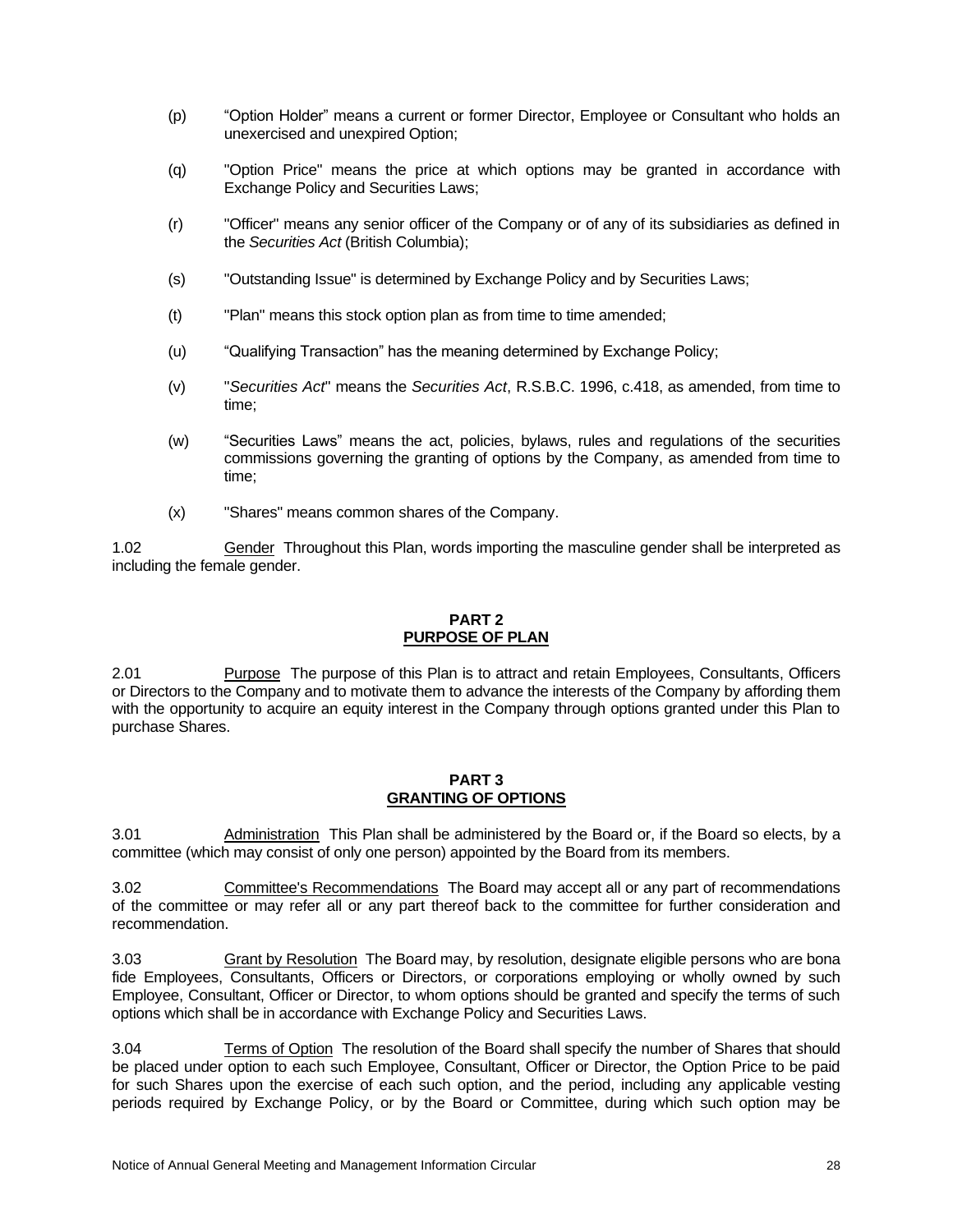exercised. Options granted under the Plan can be exercisable for a maximum of 10years from the date of listing of the common shares on the Exchange.

3.05 Option Certificate Every option granted under this Plan shall be evidenced by an Option Certificate, and all Option Certificates will be so legended as required by Exchange Policy and Securities Laws.

#### **PART 4**

## **CONDITIONS GOVERNING THE GRANTING AND EXERCISING OF OPTIONS**

4.01 Exercise Price The exercise price of an option granted under this Plan shall not be less than the greater of the IPO share price and the Discounted Market Price while the Company is a CPC, and no less than the discounted market price once the Qualifying Transaction has completed. In any event, no options shall be granted which are exercisable at a price of less than permitted by Exchange Policy.

4.02 Expiry Date Each option shall, unless sooner terminated, expire on a date to be determined by the Board which will not be later than the Expiry Date.

4.03 Different Exercise Periods, Prices and Number The Board may, in its absolute discretion, upon granting an option under this Plan and subject to the provisions of Section 6.03 hereof, specify a particular time period or periods following the date of granting the option during which the optionee may exercise his option to purchase Shares and may designate the exercise price and the number of Shares in respect of which such optionee may exercise his option during each such time period.

4.04 Number of Shares To one Person the number of Shares reserved for issuance to any one person pursuant to options granted under this Plan shall not exceed 5% of the outstanding Shares at the time of granting of the options.

4.05 Termination of Employment If a Director, Officer, Consultant or Employee ceases to be so engaged by the Company for any reason other than death, such Director, Officer, Consultant or Employee shall have such rights to exercise any option not exercised prior to such termination to the later of 12 months from the completion of the Qualifying Transaction and 90 days after the date of termination.

4.06 Death of Optionee If a Director, Officer, Consultant or Employee dies prior to the expiry of his option, his legal representatives may, within the lesser of one year from the date of the optionee's death or the expiry date of the option, exercise that portion of an option granted to the Director, Officer, Consultant or Employee under this Plan which remains outstanding.

4.07 Assignment No option granted under this Plan or any right thereunder or in respect thereof shall be transferable or assignable otherwise than by will or pursuant to the laws of succession except that, if permitted by the rules and policies of the Exchange, an optionee shall have the right to assign any option granted to him hereunder to a trust, RRSP, RESP or similar legal entity established by such optionee.

4.08 Notice Options shall be exercised only in accordance with the terms and conditions of the option certificates under which they are respectively granted and shall be exercisable only by notice in writing to the Company.

4.09 Payment Options may be exercised in whole or in part at any time prior to their lapse or termination. Shares purchased by an optionee on exercise of an option shall be paid for in cash or cash equivalent in full at the time of their purchase.

4.10 Options to Employees, Consultants or Management Company Employees In the case of options granted to Employees, Consultants or Management Company Employees, the optionee must be a bona-fide Employee, Consultant or Management Company Employee, as the case may be, of the Company or its subsidiary.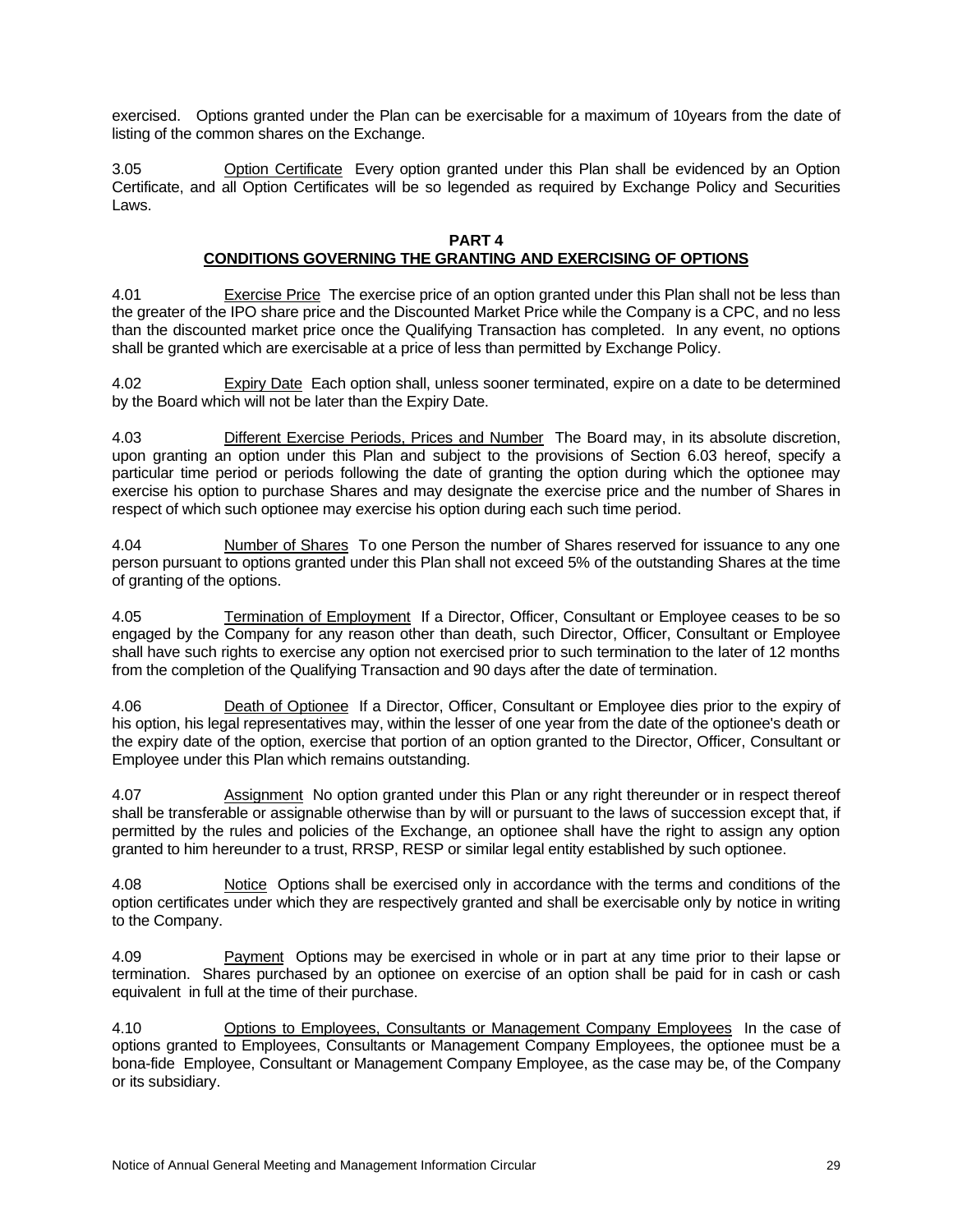4.11 Escrow Provisions No stock options granted pursuant to the Plan may be exercised before the Completion of the Qualifying Transaction unless the Optionee agrees in writing to deposit the share acquired into escrow.

# **PART 5 RESERVE OF SHARES FOR OPTIONS**

5.01 Sufficient Authorized Shares to be Reserved Whenever the Notice of Articles or Articles of the Company limit the number of authorized Shares, a sufficient number of Shares shall be reserved by the Board to satisfy the exercise of options granted under this Plan. Shares that were the subject of options that have lapsed or terminated shall thereupon no longer be in reserve and may once again be subject to an option granted under this Plan.

5.02 Maximum Number of Shares to be Reserved Under Plan The aggregate number of Shares which may be subject to issuance pursuant to options granted under this Plan, inclusive of all other stock options outstanding shall be not greater than 10% of the shares issued and outstanding at the date of closing of the initial public offering of the Company, being 400,000 common shares, until such time as the Company completes a 'Qualifying Transaction', at which time, the maximum number of shares that may be reserved for issuance pursuant to Options granted under the Plan shall not at any time exceed 10% of the total number of issued and outstanding Shares at the Grant Date of the Options, subject to adjustment and reloading as provided herein, which reloading shall increase the aggregate number of Shares that may be issued under the Plan by the number of additional Shares permitted to be reserved. Shares in respect of which Options have expired, were cancelled or otherwise terminated for any reason without having been exercised shall be available for subsequent Options under the Plan. Options that have been exercised shall be available for subsequent grants under the Plan and the Corporation shall reserve additional Shares for issuance pursuant to such Options. No fractional Shares may be purchased or issued under the Plan.

5.03 Maximum Number of Shares Reserved Unless authorized by shareholders of the Company, this Plan, together with all of the Company's other previously established or proposed stock options, stock option plans, employee stock purchase plans or any other compensation or incentive mechanisms involving the issuance or potential issuance of Shares, result, at any time, in:

- (a) the number of Shares reserved for issuance pursuant to stock options exceeding 400,000 common shares at any time prior to the completion by the Company of a Qualifying Transaction or 10% of the Outstanding Issue following the completion by the Company of a Qualifying Transaction;
- (b) the issuance to Insiders, within a one year period, of a number of Shares exceeding 400,000 common shares at any time prior to the completion by the Company of a Qualifying Transaction or 10% of the Outstanding Issue following the completion by the Company of a Qualifying Transaction;
- (c) the issuance to any one Insider and such Insider's associates, within a one year period, of a number of Shares exceeding 200,000 common shares at any time prior to the Completion by the Company of a Qualifying Transaction or 5% of the Outstanding Issue following the completion by the Company of a Qualifying Transaction; or
- (d) if required by Exchange Policy or Securities Laws, the issuance to Consultants of a number of Shares exceeding 80,000 common shares at any time prior to the Completion by the Company of a Qualifying Transaction or 2% of the Outstanding Issue following the completion by the Company of a Qualifying Transaction.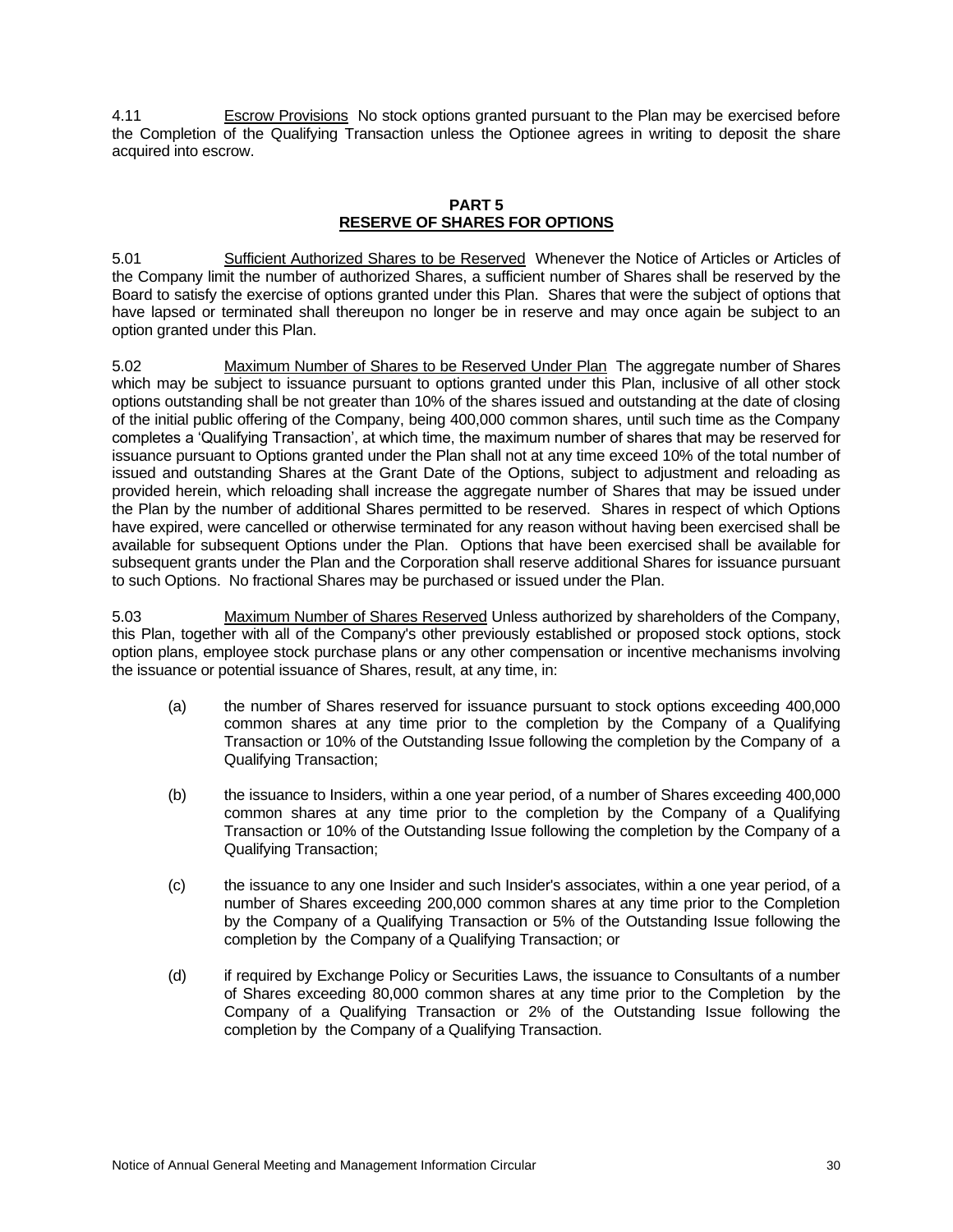#### **PART 6 CHANGES IN OPTIONS**

6.01 Share Consolidation or Subdivision In the event that the Shares are at any time subdivided or consolidated, the number of Shares reserved for option and the price payable for any Shares that are then subject to option shall be adjusted accordingly.

6.02 Stock Dividend In the event that the Shares are at any time changed as a result of the declaration of a stock dividend thereon, the number of Shares reserved for option and the price payable for any Shares that are then subject to option may be adjusted by the Board to such extent as they deem proper in their absolute discretion.

6.03 Effect of a Take-Over Bid If a bona fide offer ( an "Offer") for Shares is made to the Optionee or to shareholders of the Company generally or to a class of shareholders which includes the Optionee, which Offer, if accepted in whole or in part, would result in the offeror becoming a control person of the Company, within the meaning of subsection 1(1) of the *Securities Act*, the Company shall, upon receipt of notice of the Offer, notify each Optionee of full particulars of the Offer, whereupon all Shares subject to such Option ("Option Shares") will become Vested and the Option may be exercised in whole or in part by the Optionee so as to permit the Optionee to tender the Option Shares received upon such exercise, pursuant to the Offer. However, if:

- (a) the Offer is not completed within the time specified therein including any extensions thereof; or
- (b) all of the Option Shares tendered by the Optionee pursuant to the Offer are not taken up or paid for by the offeror in respect thereof,

then the Option Shares received upon such exercise, or in the case of clause (b) above, the Option Shares that are not taken up and paid for, may be returned by the Optionee to the Company and reinstated as authorized but unissued Shares and with respect to such returned Option Shares, the Option shall be reinstated as if it had not been exercised and the terms upon which such Option Shares were to become vested pursuant to section 4.03 shall be reinstated. If any Option Shares are returned to the Company under this section 6.03, the Company shall immediately refund the exercise price to the Optionee for such Option Shares.

6.04 Acceleration of Expiry Date If at any time when an Option granted under the Plan remains unexercised with respect to any Unissued Option Shares, an Offer is made by an offeror, the Directors may, upon notifying each Optionee of full particulars of the Offer, declare all Option Shares issuable upon the exercise of Options granted under the Plan, Vested, and declare that the Expiry Date for the exercise of all unexercised Options granted under the Plan is accelerated so that all Options will either be exercised or will expire prior to the date upon which Shares must be tendered pursuant to the Offer.

6.05 Effect of a Change of Control If a Change of Control (as defined below) occurs, all Option Shares subject to each outstanding Option will become vested, whereupon such Option may be exercised in whole or in part by the Optionee. "Change of Control" means the acquisition by any person or by any person and a Joint Actor, whether directly or indirectly, of voting securities as defined in the Securities Act) of the Company, which, when added to all other voting securities of the Company at the time held by such person or by such person and a Joint Actor, totals for the first time not less than fifty percent (50%) of the outstanding voting securities of the Company or the votes attached to those securities are sufficient, if exercised, to elect a majority of the Board of Directors of the Company.

## **PART 7 SECURITIES LAWS AND EXCHANGE POLICIES**

7.01 Exchange's Rules and Policies Apply This Plan and the granting and exercise of any options hereunder are also subject to such other terms and conditions as are set out from time to time in the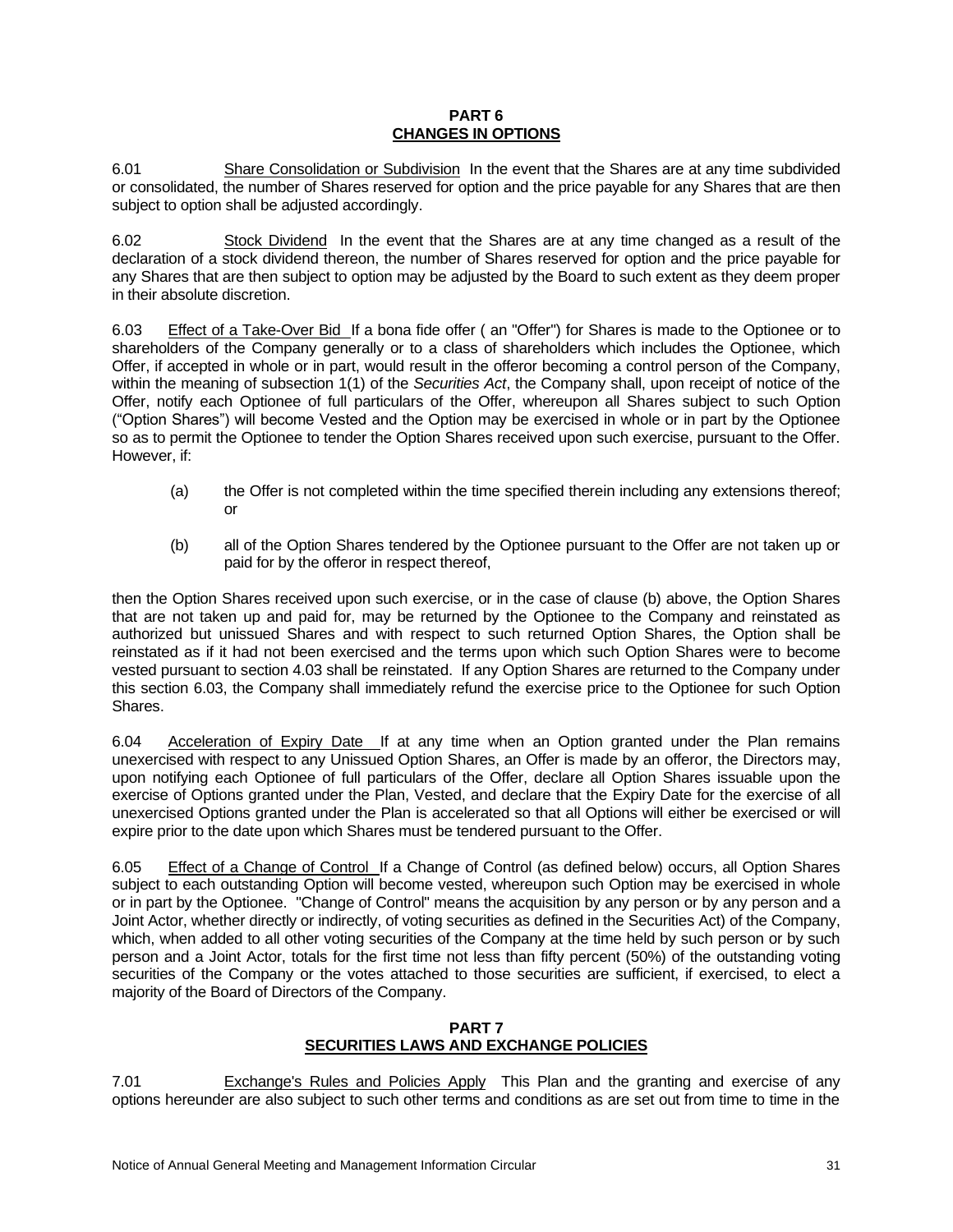Securities Laws and Exchange Policies and such rules and policies shall be deemed to be incorporated into and become a part of this Plan. In the event of an inconsistency between the provisions of such rules and policies and of this Plan, the provisions of such rules and policies shall govern. In the event that the Company's listing changes from one tier to another tier on a stock exchange or the Company's shares are listed on a new stock exchange, the granting of options shall be governed by the rules and policies of such new tier or new stock exchange and unless inconsistent with the terms of this Plan, the Company shall be able to grant options pursuant to the rules and policies of such new tier or new stock exchange without requiring shareholder approval.

#### **PART 8 AMENDMENT OF PLAN**

8.01 Board May Amend The Board may, by resolution, amend or terminate this Plan, but no such amendment or termination shall, except with the written consent of the optionees concerned, affect the terms and conditions of options previously granted under this Plan which have not then been exercised or terminated.

8.02 Exchange Approval Any amendment to this Plan or options granted pursuant to this Plan shall not become effective until such Exchange and shareholder approval as is required by Exchange Policy and Securities Laws has been received.

8.03 Amendment to Insider's Options Any amendment to Options held by Insiders of the Company at the time of the amendment, which results in a reduction in the exercise price of the options, is conditional upon the obtaining of disinterested shareholder approval to that amendment.

#### **PART 9 EFFECT OF PLAN ON OTHER COMPENSATION OPTIONS**

9.01 Other Options Not Affected This Plan is in addition to any other existing stock options granted prior to and outstanding as at the date of this Plan and shall not in any way affect the policies or decisions of the Board in relation to the remuneration of Directors, Officers, Consultants and Employees.

#### **PART 10 OPTIONEE'S RIGHTS AS A SHAREHOLDER**

10.01 No Rights Until Option Exercised An optionee shall be entitled to the rights pertaining to share ownership, such as to dividends, only with respect to Shares that have been fully paid for and issued to him upon exercise of an option.

#### **PART 11 WITHHOLDING OBLIGATIONS**

11.01 In connection with the Company's obligations to withhold and remit taxes to the Canada Customs and Revenue Agency on benefits realized by Directors, Officers and Employees who exercise Options of the Company, the Company requires that, at the discretion of the Company, in reasonable consultation with a Director, Officer or Employee exercising an Option.:

(a) Any Director, Officer or Employee who is exercising an Option must (i) enter into a short sale for an equivalent number of shares that will be acquired on the exercise of the Option (ii) remit sufficient funds to the Company to fund the exercise price and the withholding obligation; and (iii) remit the Shares to a broker to cover the short sale; or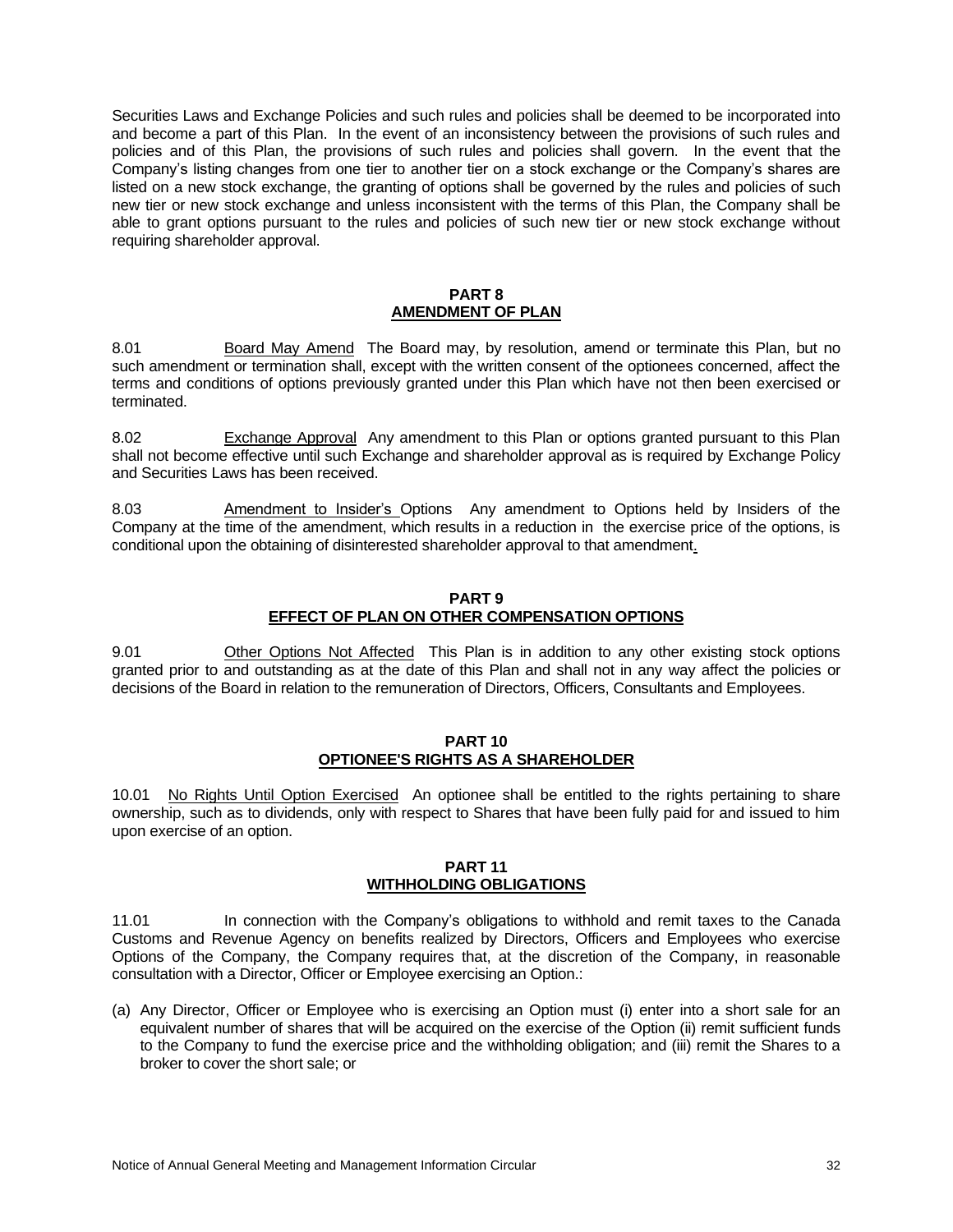- (b) Any Director, Officer or Employee who is exercising an Option shall remit sufficient cash to the Company to fund the withholding obligation; or
- (c) Any Director, Officer or Employee who is exercising an Option shall deposit a portion of the Shares acquired on the exercise of the Option with a broker who is directed to sell the Shares on behalf of the Director, Officer or Employee and remit sufficient proceeds to the Company to fund the withholding obligation; or
- (d) The Company shall hold back sufficient Shares from the Director, Officer or Employee who is exercising the Option to fund the withholding obligation.

#### **PART 12 EFFECTIVE DATE OF PLAN**

11.01 Effective Date This Plan shall become effective upon the later of the date of acceptance for filing of this Plan by the Exchange or the approval of this Plan by the shareholders of the Company, however, options may be granted under this Plan prior to the receipt of approval by shareholders and acceptance from the Exchange.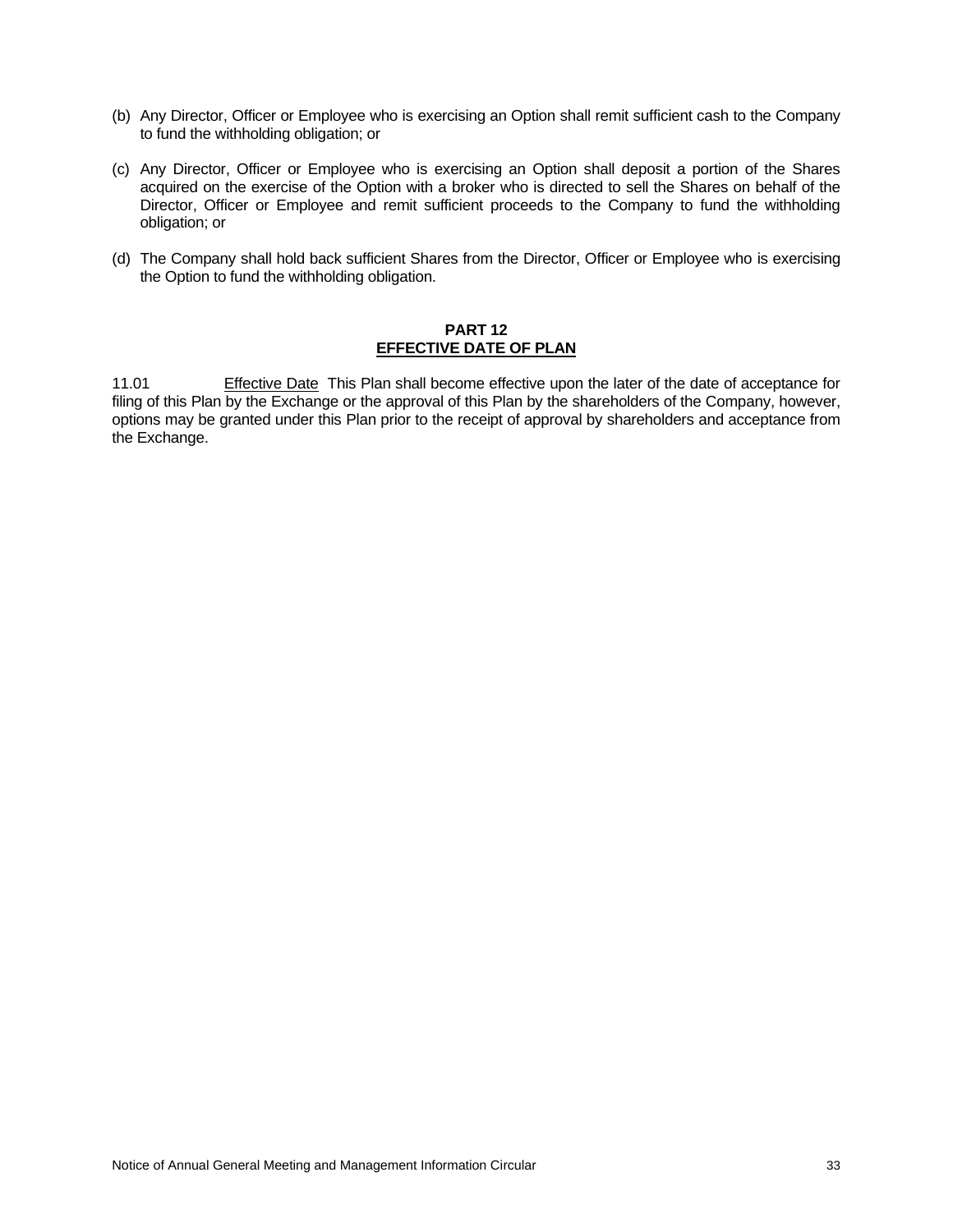#### *Schedule A*

#### **KAINANTU RESOURCES LTD.**

# **STOCK OPTION PLAN**

# **OPTION CERTIFICATE**

|              |                                            |      |                                  |     | This certificate is issued pursuant to the provisions of the Kainantu Resources Ltd. (the "Company") Stock |      |                                      |    |           |
|--------------|--------------------------------------------|------|----------------------------------|-----|------------------------------------------------------------------------------------------------------------|------|--------------------------------------|----|-----------|
| Option       | <b>Plan</b>                                | (the | "Plan")                          | and | evidences                                                                                                  | that | (Name                                | οf | Optionee) |
|              |                                            |      |                                  |     |                                                                                                            |      | is the holder of an option (the      |    |           |
|              | "Option") to purchase up to ______________ |      |                                  |     | (Number of Shares) common shares (the "Shares") in                                                         |      |                                      |    |           |
|              |                                            |      |                                  |     | the capital stock of the Company at a purchase price of $\frac{1}{2}$ per Share. Subject to the provisions |      |                                      |    |           |
| of the Plan: |                                            |      |                                  |     |                                                                                                            |      |                                      |    |           |
| (a)          |                                            |      | the Award Date of this Option is |     |                                                                                                            |      | ( <i>insert date of grant</i> ); and |    |           |

(b) the Expiry Date of this Option is \_\_\_\_\_\_\_\_\_\_\_\_\_\_\_\_\_\_\_\_\_\_\_\_\_\_\_\_\_\_ (*insert date of expiry*).

Additional Vesting or Other Restrictions: (insert as applicable)

This Option may be exercised in accordance with its terms at any time and from time to time from and including the Award Date through to and including up to 5:00 p.m. (Vancouver time) on the Expiry Date, by delivering to the Company an Exercise Notice, in the form provided in the Plan, together with this certificate and a certified cheque or bank draft payable to the Company in an amount equal to the aggregate of the Exercise Price of the Shares in respect of which this Option is being exercised.

This certificate and the Option evidenced hereby is not assignable, transferable or negotiable and is subject to the detailed terms and conditions contained in the Plan. This certificate is issued for convenience only and in the case of any dispute with regard to any matter in respect hereof, the provisions of the Plan and the records of the Company shall prevail.

Signed this day of the set of the set of the set of the set of the set of the set of the set of the set of the set of the set of the set of the set of the set of the set of the set of the set of the set of the set of the s

## **KAINANTU RESOURCES LTD.** by its authorized signatory:

**NAME:**

| TITLE: |  |  |  |
|--------|--|--|--|
|        |  |  |  |